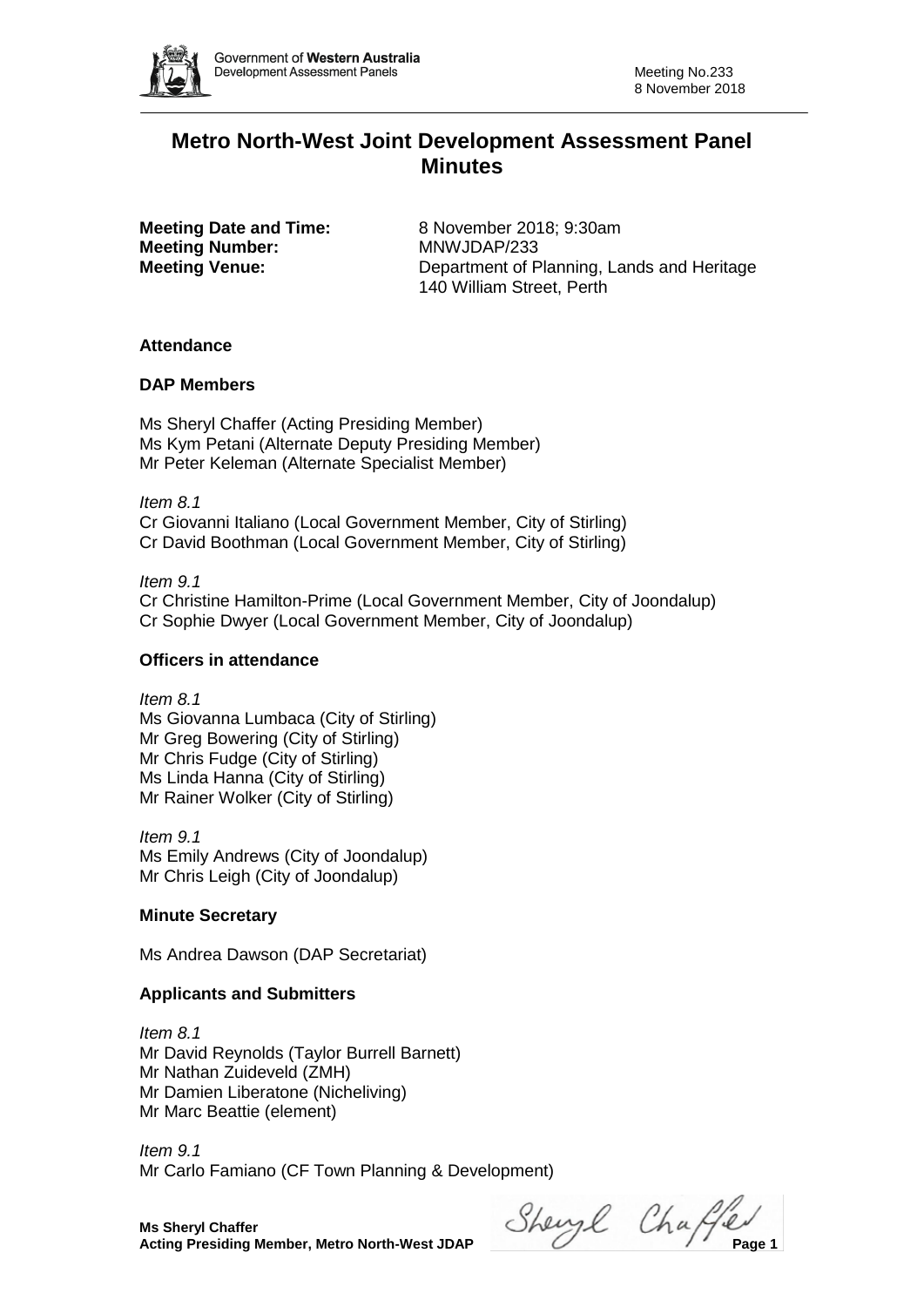

# **Members of the Public / Media**

Nil

# **1. Declaration of Opening**

The Acting Presiding Member declared the meeting open at 9:30am on 8 November 2018 and acknowledged the past and present traditional owners and custodians of the land on which the meeting was being held.

The Acting Presiding Member announced the meeting would be run in accordance with the DAP Standing Orders 2017 under the *Planning and Development (Development Assessment Panels) Regulations 2011*.

The Presiding Member advised that in accordance with Section 5.16 of the DAP Standing Orders 2017 which states *'A person must not use any electronic, visual or audio recording device or instrument to record the proceedings of the DAP meeting unless the Presiding Member has given permission to do so.',* the meeting would not be recorded.

# **2. Apologies**

Ms Karen Hyde (Presiding Member) Mr Fred Zuideveld (Specialist Member) Cr Philippa Taylor (Local Government Member, City of Joondalup)

## **3. Members on Leave of Absence**

Nil

## **4. Noting of Minutes**

DAP members noted that signed minutes of previous meetings are available on the [DAP website.](https://www.planning.wa.gov.au/7578.aspx)

## **5. Declaration of Due Consideration**

All members declared that they had duly considered the documents.

## **6. Disclosure of Interests**

DAP Member, Ms Karen Hyde, declared a Direct Pecuniary Interest in item 8.1. The planning consultant for this application is Taylor Burrell Barnett, who is Ms Hyde's employer.

DAP Member, Mr Fred Zuideveld, declared a Direct Pecuniary Interest in item 8.1. Mr Zuideveld is the architect for this application.

In accordance with section 6.3.1 of the DAP Standing Orders 2017, the Acting Presiding Member determined that the members listed above, who disclosed pecuniary interests, were not permitted to participate in the discussion or voting on the items.

**Acting Presiding Member, Metro North-West JDAP** Shery Change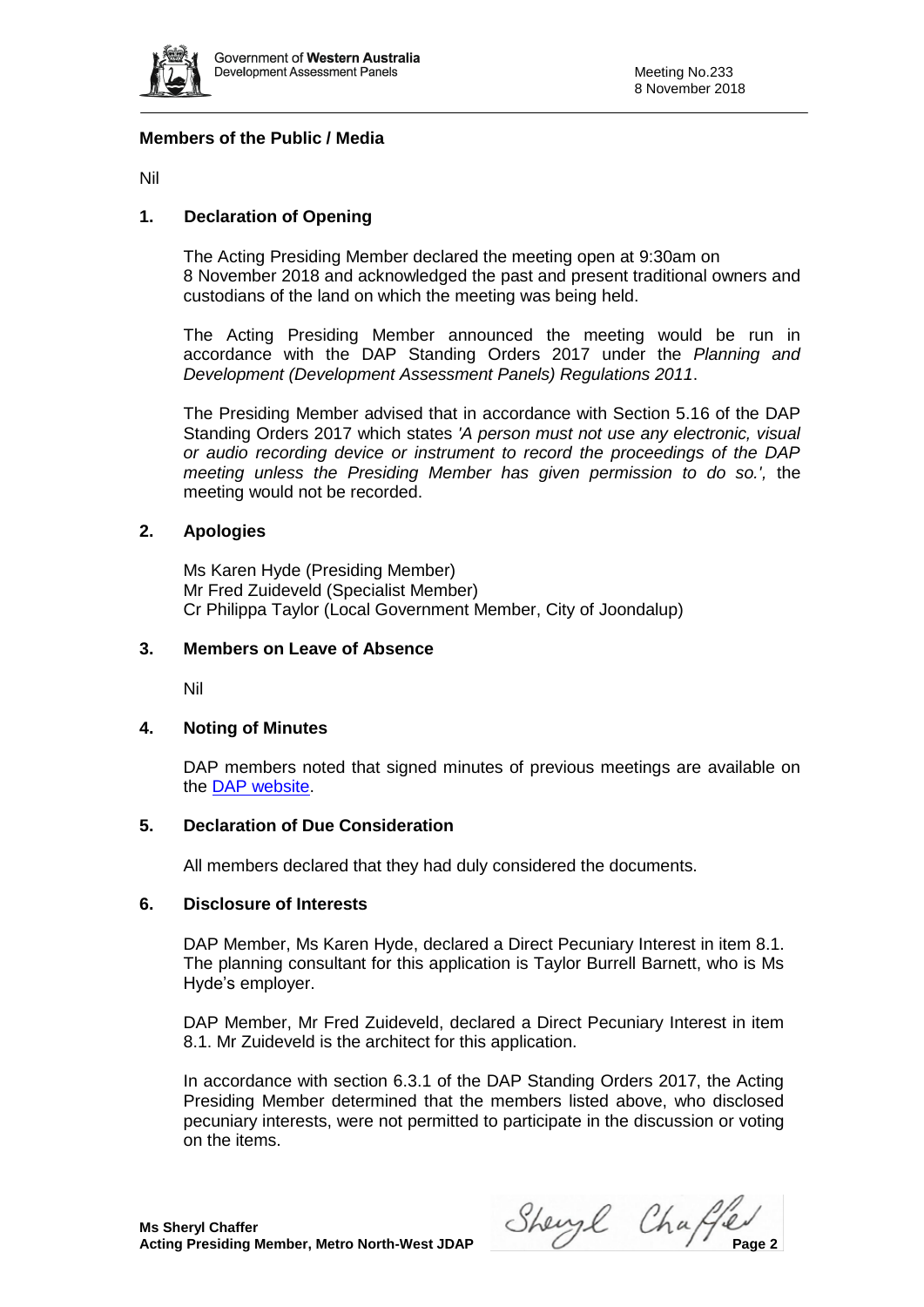

DAP Member, Ms Kym Petani, declared an Impartiality Interest in item 8.1. Ms Petani is an employee and shareholder in GHD. GHD is currently undertaking a number of projects for the City of Stirling however these are not related to this item. Ms Petani is a member of the Beaufort on Inglewood Community Group which is a community based group which seeks to encourage activation of Beaufort Street through events, street art etc.

DAP Member, Cr Christine Hamilton-Prime, declared an Impartiality Interest in item 9.1. The owner of this application is known to Cr Hamilton-Prime.

In accordance with section 4.6.1 and 4.6.2 of the DAP Standing Orders 2017, the Acting Presiding Member determined that the members listed above, who disclosed impartiality interests, were permitted to participate in discussion and voting on the items.

# **7. Deputations and Presentations**

**7.1** Mr Carlo Famiano (CF Town Planning & Development) addressed the DAP in support of the application at Item 9.1 and responded to questions from the panel.

# *The presentation at Item 7.1 was heard prior to the application at Item 9.1.*

- **7.2** Mr David Reynolds (Taylor Burrell Barnett) addressed the DAP in support of the application at Item 8.1 and responded to questions from the panel.
- **7.3** The City of Stirling addressed the DAP in relation to the application at Item 8.1 and responded to questions from the panel.

# *The presentations at Item 7.2 and 7.3 were heard prior to the application at Item 8.1.*

# **PROCEDURAL MOTION**

**Moved by:** Cr Giovanni Italiano **Seconded by:** Cr David Boothman

That the application at Item 9.1 be heard prior to the application at Item 8.1.

**REASON:** The panel members deemed it appropriate to allow the minor amendment application at Item 9.1 to be determined prior to the application at Item 8.1.

# **The Procedural Motion was put and CARRIED UNANIMOUSLY.**

*Cr Giovanni Italiano and Cr David Boothman left the panel at 9:35am. Cr Christine Hamilton-Prime and Cr Sophie Dwyer joined the panel at 9:35am.*

**Ms Sheryl Chaffer**

**Acting Presiding Member, Metro North-West JDAP** Sherry Change 24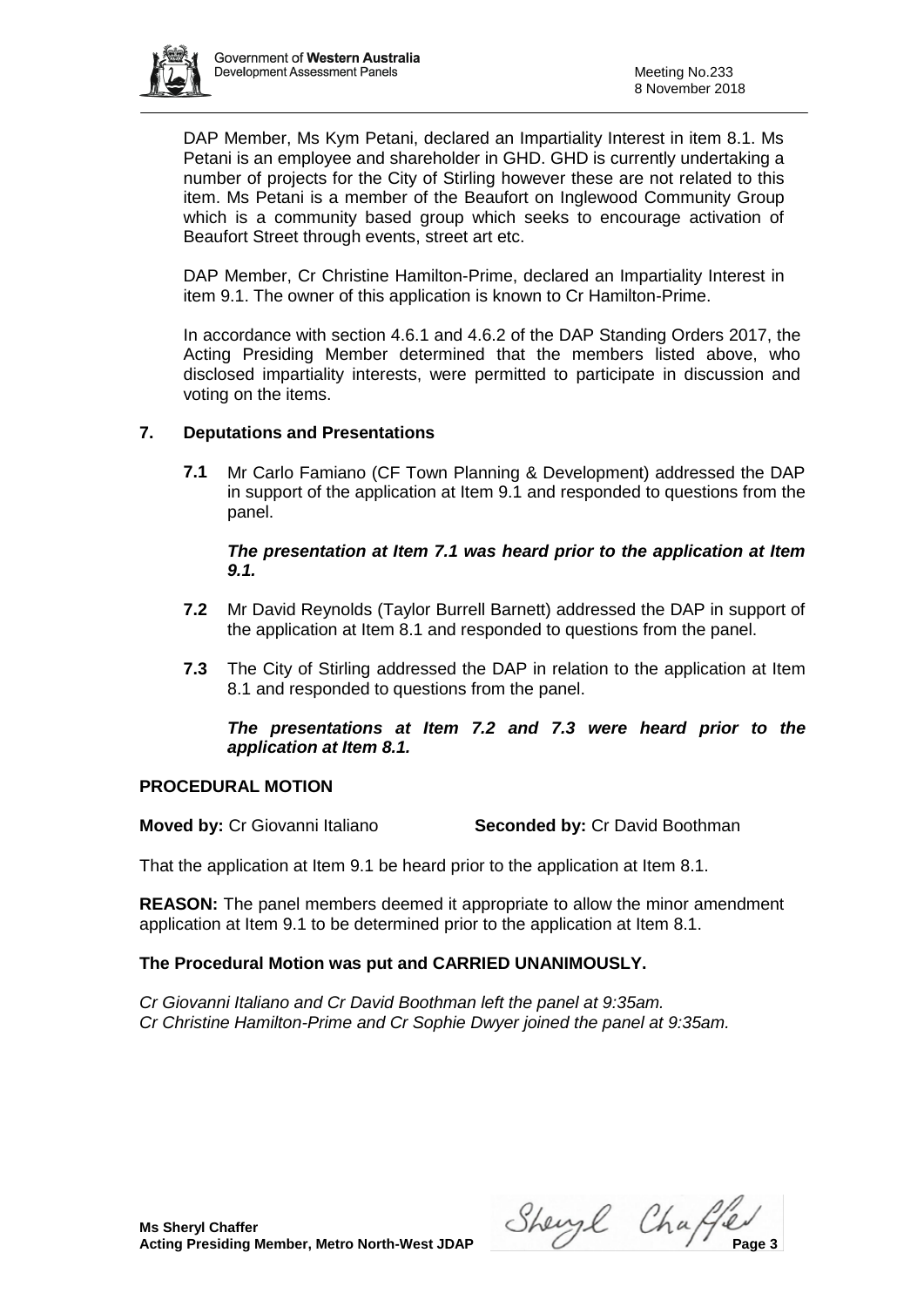

# **8. Form 1 – Responsible Authority Reports – DAP Application**

| 8.1 | <b>Property Location:</b>       | Lots 2-6 (939 - 947) Beaufort Street, Inglewood |
|-----|---------------------------------|-------------------------------------------------|
|     | <b>Development Description:</b> | <b>Mixed Use Development</b>                    |
|     | Applicant:                      | <b>Taylor Burrell Barnett</b>                   |
|     | Owner:                          | Diamond Development Alliance Pty Ltd            |
|     | Responsible Authority:          | City of Stirling                                |
|     | DAP File No:                    | DAP/18/01420                                    |
|     |                                 |                                                 |

#### **REPORT RECOMMENDATION**

**Moved by:** Cr David Boothman **Seconded by:** Cr Giovanni Italiano

#### **Officer Recommendation:**

That the Metro North-West JDAP resolves to:

**Refuse** DAP Application reference DAP/18/01420 and accompanying plans (Attachment 1) for a Five Storey Mixed Use Development at Lots 6, 5, 4, 3 and 2, House Numbers 939, 941, 943, 945 and 947, Beaufort Street, Inglewood, in accordance with *Schedule 2, Clause 68 (2) of the Planning and Development (Local Planning Schemes) Regulations 2015,* for the following reasons:

- 1. The application fails to specify the distribution of land uses within the development contrary to *Schedule 2, Clause 63 (1) of the Planning and Development (Local Planning Schemes) Regulations 2015*.
- 2. The proposed development does not satisfy the objectives of the City's Local Planning Policy 3.1 - Character Retention Guidelines Mt Lawley, Menora and Inglewood as the proposal is not in keeping with the heritage character of the Inglewood Heritage Protection Area, with respect to the built form, scale and proportions to surrounding buildings and the streetscape.
- 3. The proposed development does not satisfy the objectives of the City's Local Planning Policy 6.7 - Parking and Access as the proposal does not ensure that the non-residential parking component of the development will not result in a major parking problem in the locality.
- 4. The proposed development does not satisfy the objectives of the City's Local Planning Policy 4.2 - Mixed Use and Commercial Centre Design Guidelines with respect to building height as the development height and scale are not in keeping with site and context of the locality.
- 5. The proposed development does not satisfy the objectives of the City's Local Planning Policy 6.5 - Development Abutting Rights of Way as the building setbacks are not sympathetic to the streetscape and amenity of the right of way.
- 6. The proposed development does not satisfy the Matters to be Considered by Local Government contained within the *Planning and Development (Local Planning Schemes) Regulations 2015*, in regard to a future planning instrument that a local government is seriously considering adopting, and the aims and provisions of the City's Local Planning Scheme No.3.

**Acting Presiding Member, Metro North-West JDAP** Sheing Change 4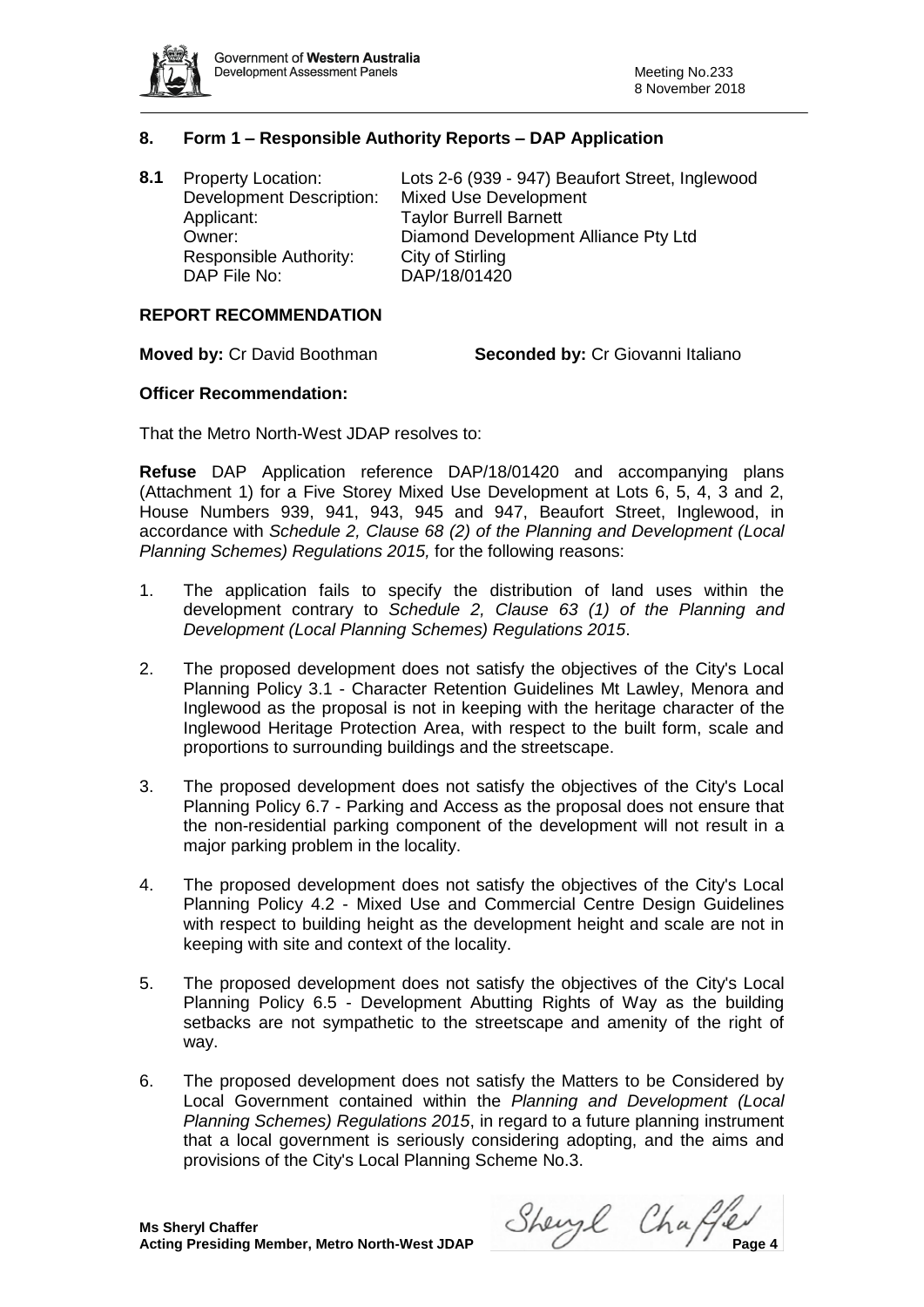

# **The Report Recommendation was put and LOST (2/3).**

- For: Cr Giovanni Italiano Cr David Boothman
- Against: Ms Sheryl Chaffer Ms Kym Petani Mr Peter Keleman

# **ALTERNATE MOTION**

## **Moved by: Ms Sheryl Chaffer <b>Seconded by:** Ms Kym Petani

That the Metro North-West JDAP resolves to:

**Approve** DAP Application reference DAP/18/01420 and accompanying plans (Attachment 1) for a Five Storey Mixed Use Development at Lots 6, 5, 4, 3 and 2, House Numbers 939, 941, 943, 945 and 947, Beaufort Street, Inglewood, in accordance with *Schedule 2, Clause 68 (2)* of the *Planning and Development (Local Planning Schemes) Regulations 2015* and the provisions of Clause 10.3 of the City of Stirling's Local Planning Scheme No.3, subject to:

# Right of Way Design and Construction

- 1. A 2.2 metre wide road widening area is to be ceded to the Crown on the northwest side of the lot along Sturgate Lane prior to the occupation of the development. The applicant/owner shall construct the 2.2 metre widening area in order to extend the width of the Sturgate Lane carriageway, including extension of the carriageway widening to the Normanby Road intersection, and install lighting in the laneway to the City's specification and satisfaction at the applicant/owner's costs (refer Advice Note 2).
- 2. A 2.0 metre by 2.0 metre corner truncation (after allowing for the widening) at the intersection of Normanby Road and Sturgate Lane shall be ceded to the crown free of cost to the City prior to the occupation of the development.

## Road Design and Construction

- 3. Prior to the completion of the development, an additional five (5) on-street car parking bays are to be provided at the applicant's expense along the northern side of Beaufort Street abutting the subject site, to the satisfaction of the City.
- 4. Prior to the occupation of the development, a delivery/service vehicle embayment is to be constructed within the verge area on Normanby Road abutting the subject site at the owner's expense, to the satisfaction of City of Stirling.
- 5. A revised Waste Management Plan is to be provided and approved by the City prior to the submission of a Building Permit demonstrating that the development is capable of accommodating commercial bulk bin pickup from the 'Commercial Bin Store' by an adequately sized vehicle, without obstructing the internal and external roadway (refer Advice Note 1). The vehicle shall not block access for vehicles to and from the basement during the commercial bulk bin

**Acting Presiding Member, Metro North-West JDAP** Sherry Changes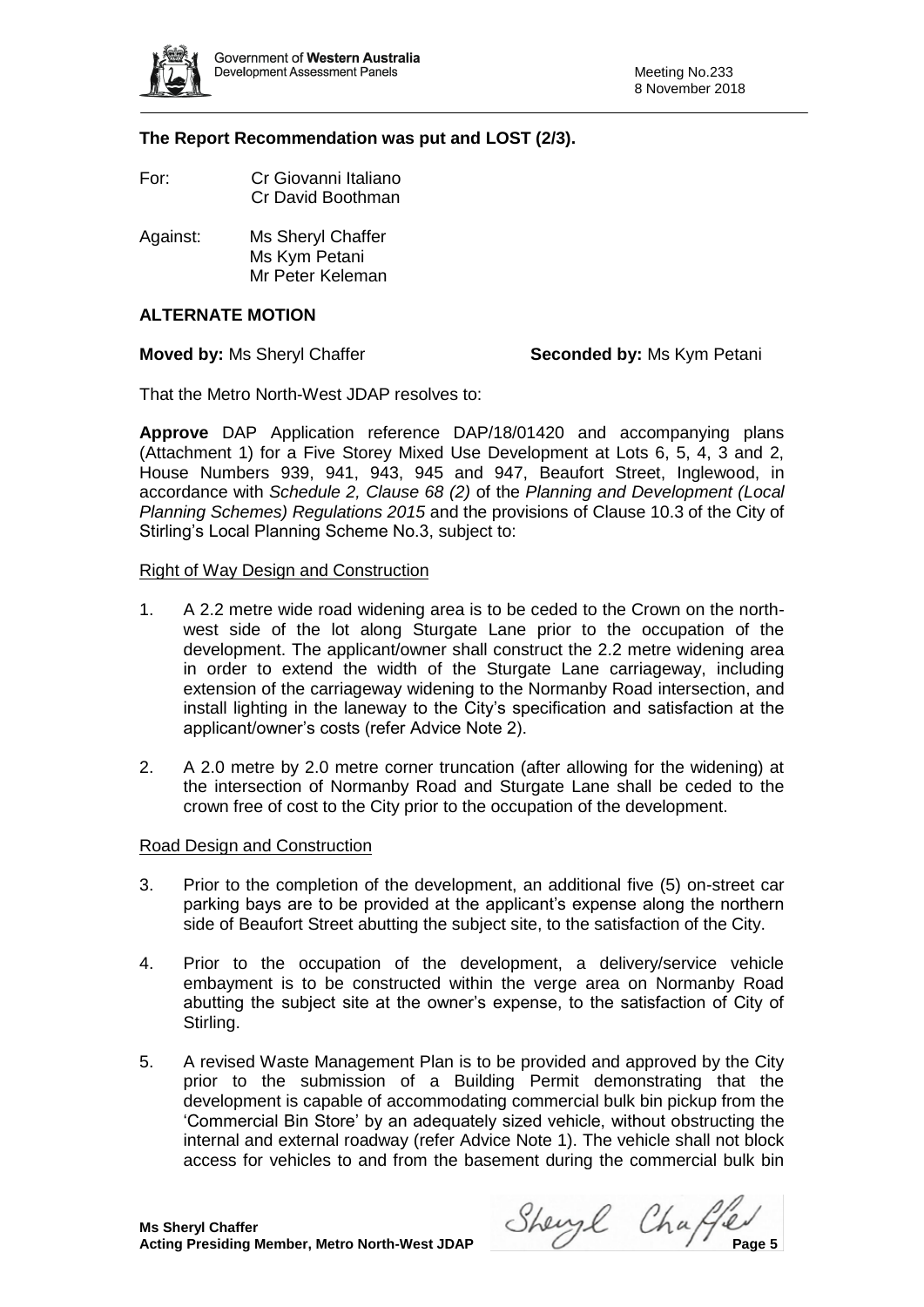

pickup and the applicant shall provide the following details in the revised Waste Management Plan:

- a. The collection vehicle size;
- b. Access to and from the loading bay and access ramp; and
- c. Vehicle head height clearance shall be demonstrated.

The Waste Management Plan is to be complied with for the duration of the development.

- 6. A revised Waste Management Plan is to be provided and approved by the City prior to the submission of a Building Permit demonstrating the following:
	- a. Residential waste pickup is to be by 240L and 360L Mobile Garbage Bins; and
	- b. Residential waste collection from a delivery/service vehicle embayment within the verge area on Normanby Road abutting the subject site.

The Waste Management Plan is to be complied with for the duration of the development.

- 7. The removal of the street tree within the Normanby Road verge area to accommodate the delivery/service vehicle embayment will be undertaken by the City upon payment of the associated contribution costs as outlined in the City's Street and Reserve Tree Policy. The associated costs are to be paid by the owner/applicant prior to commencement of development and are a 90% contribution of the total as outlined in Advice Note 12.
- 8. Prior to the submission of a Building Permit, amended plans and/or additional information is to be provided addressing the separation of the vehicle access ramps, to the satisfaction of the City (refer Advice Note 1).
- 9. The Normanby Road verge shall be upgraded to match the Beaufort Street paving styles, to the satisfaction of the City of Stirling.
- 10. No doors are permitted to open out into the road reserve.
- 11. All awnings must provide a minimum 1.0m clearance from the existing face of the kerb.

## General

- 12. Lots 2, 3, 4, 5 and 6, House Numbers 947, 945, 943, 941 and 939 Beaufort Street, Inglewood shall be amalgamated into a single lot on a Certificate of Title. Amalgamation must occur prior to practical completion of the development.
- 13. The colours, materials and finishes of the development shall be in accordance with the approved schedule of finishes which forms part of this approval.
- 14. A practising structural engineer with heritage experience is required to submit floor plans and elevations with specification and detail, to the City with the Partial Demolition Permit prior to the submission of a Building Permit, to demonstrate how the structural integrity of the existing structure is to be maintained during building and demolition works. The details are to include but are not limited to a methodology statement of work sequence, details of proposed connection to the new work, detail of any support of existing floor,

**Acting Presiding Member, Metro North-West JDAP** Sherry Change 6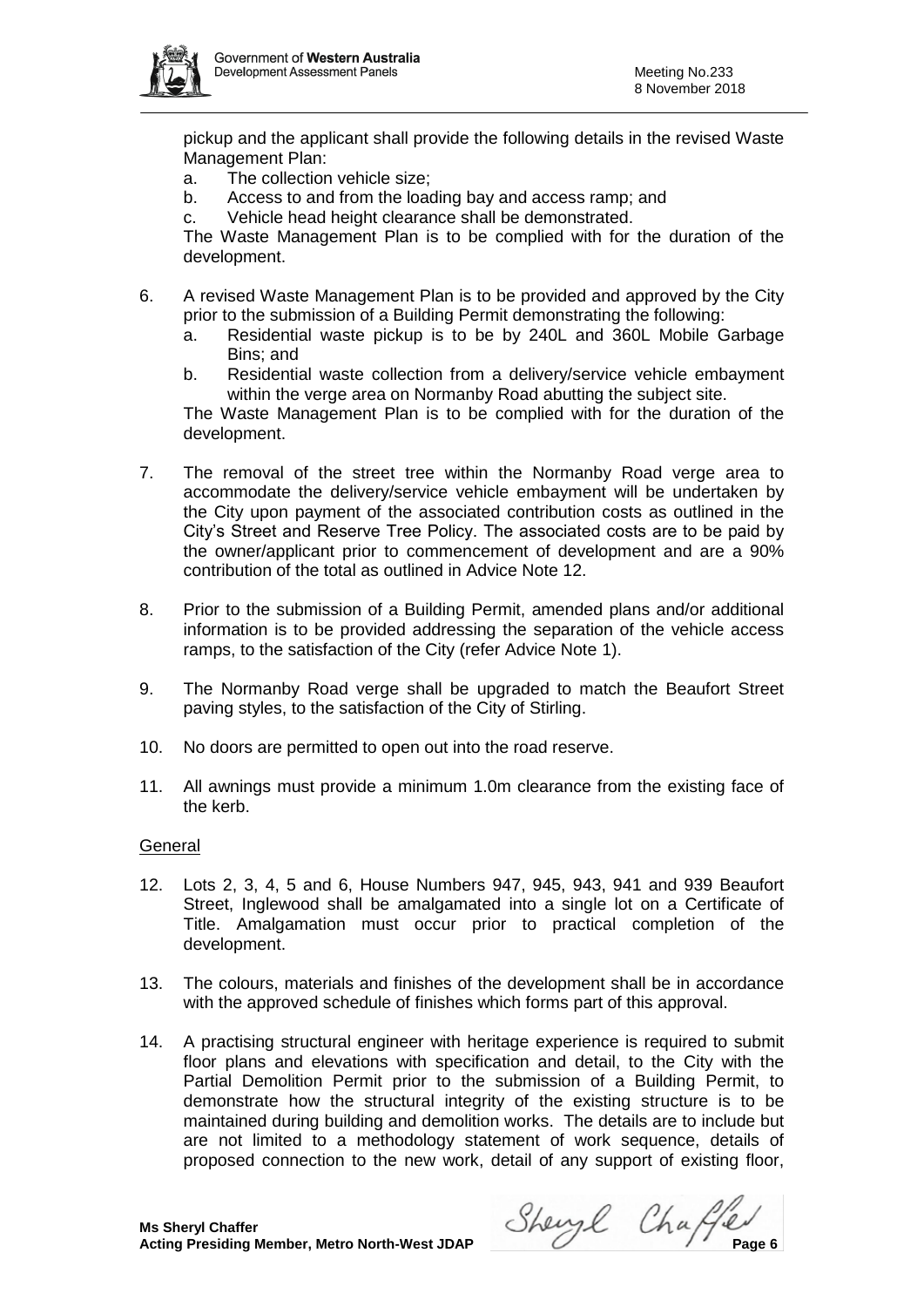walls and roof structures required, and details of any foundation support required.

- 15. An amended Landscaping Plan shall be submitted to the City of Stirling and approved in writing prior to the submission of a Building Permit. The landscaping plan shall demonstrate compliance with the provisions of the City's Local Planning Policy 6.6 -Landscaping and Local Planning Policy 6.11 - Trees & Development, with respect to Advanced Trees on site, landscaping provision for commercial developments and reticulation.
- 16. Amended plans are to be provided prior to the submission of a Building Permit application, to the satisfaction of the City of Stirling (refer to Advice Note 1), to address the following:
	- a. Aisle and ramp widths in compliance with AS/NZS 2890.1 section 2.5.2 and AS 2890.2 Table 3.1;
	- b. Swept paths of service vehicles in compliance with AS 2890.2; and
	- c. Swept paths of vehicles in compliance with AS/NZS 2890.1 are required around the stair well to the rear of residential Unit 9.
- 17. The submission of an Acoustic Report from a qualified acoustic (noise) consultant is required to the satisfaction of the City, prior to the submission of a Building Permit. All noise attenuation measures, identified by the report are to be incorporated into the building design and implemented prior to occupancy of the development.
- 18. An acid sulphate soils self-assessment form and, if required as a result of the self-assessment, an acid sulphate soils report and an acid sulphate soils management plan shall be submitted to and approved by the Department of Water and Environment Regulation before any ground disturbing development or development are commenced. Where an acid sulphate soils management plan is required to be submitted, all works shall be carried out in accordance with an approved management plan.
- 19. All bedrooms are to meet the requirements set out within State Planning Policy 5.4: 'Road and Rail Transport Noise and Freight Considerations in Land Use Planning' and associated Guidelines for residential development (35db day time and 30db night time levels).
- 20. A minimum of three (3) bicycle parking bays allocated for customers of the commercial tenancies shall be provided on site prior to the occupation of the development. The design and construction of the bicycle bays shall be in accordance with Australian Standards AS 2890.3:2015.
- 21. The Gymnasium and Meeting Room components of the development are for the exclusive use of residents of the building only, unless the further approval of the City is obtained.
- 22. Prior to the commencement of development, a land use tenancy plan for all permitted land uses as specified under Local Planning Scheme No.3, is to be provided to the satisfaction of the City of Stirling. The plan shall specify the land use and any other relevant details for each commercial tenancy using the land uses defined under Local Planning Scheme No.3.
- 23. Prior to the occupation of the development, the number and allocation of car parking bays is to be provided on-site as follows:

**Acting Presiding Member, Metro North-West JDAP** Sherry Change 7 Page 7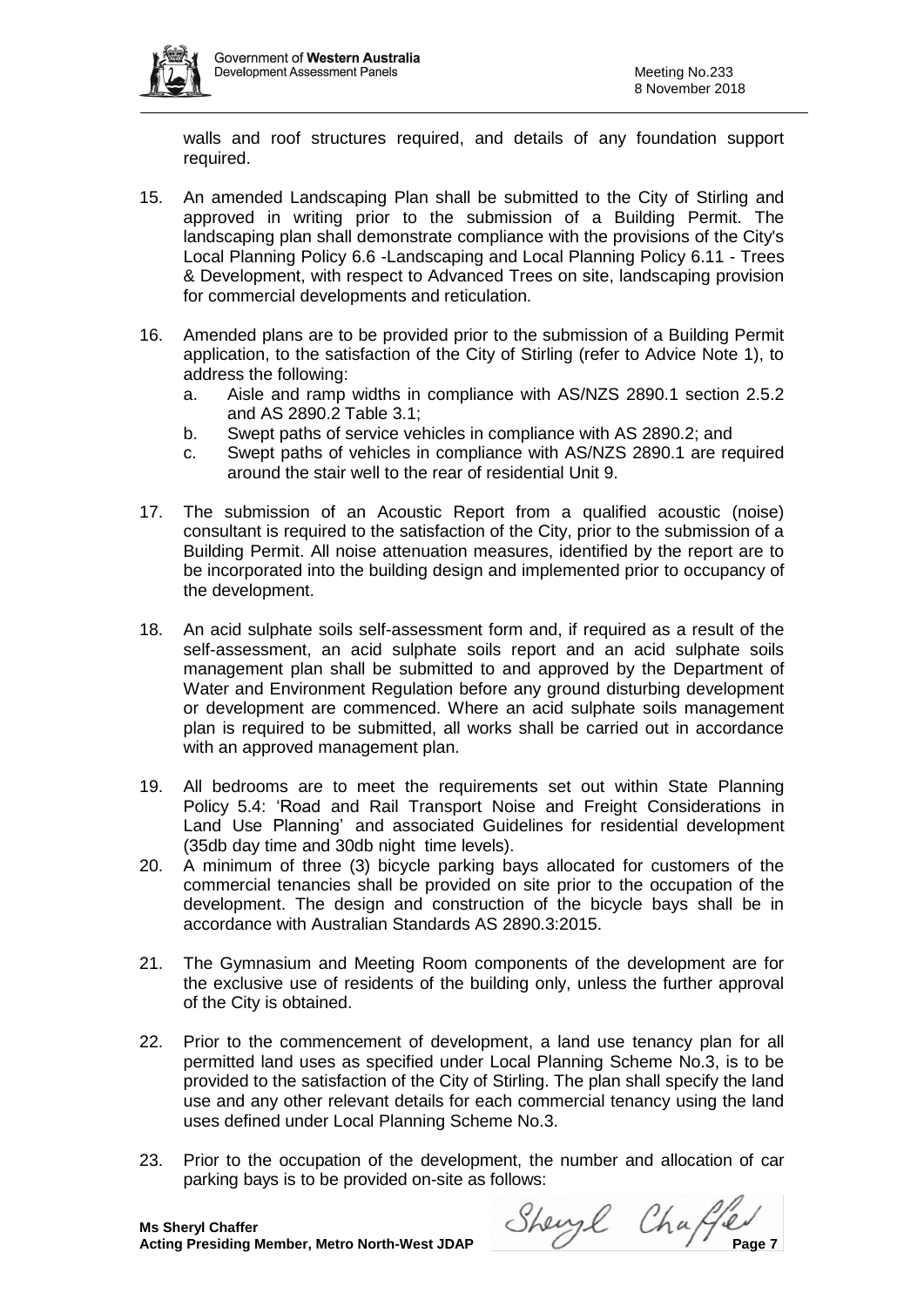

- a. A minimum 62 residential car parking bays;
- b. A minimum 15 residential visitor car parking bays; and
- c. The remainder of the car parking is to be allocated to the commercial land uses.
- 24. All non-residential and residential visitor bays are to be marked and signposted accordingly and to be accessible for all visitors, customers and staff to the satisfaction of the City.
- 25. A Parking Management Plan shall be submitted to the City of Stirling for approval prior to commencement of development. The Parking Management Plan shall include, but not be limited to, the following considerations:
	- a. How access to the parking areas will be controlled;
	- b. How different types of parking will be managed and controlled within the facility, such as ACROD and visitors; and
	- c. What safety and security measures will be implemented to protect those using the facility.

The Parking Management Plan is to be complied with for the duration of the occupation of the development, unless otherwise varied by the City of Stirling.

- 26. Vehicular parking manoeuvring and circulation areas indicated on the approved plan shall be sealed and drained, the parking spaces marked out and maintained in good repair.
- 27. All parking areas (including ACROD car parking bays) are to comply with AS/NZS2890.1:2004, AS2890.2:2002 and AS/NZS2890.6:2009. In particular items to note include:
	- a. Headroom (AS/NZS2890.1 section 5.3, AS/NZS2890.2 table 2.1, and AS/NZS2890.6 section 2.4);
	- b. Manoeuvring space (AS/NZS2890.1 section 2.4.2 (d), and AS/NZS2890.2 table 4.1); and
	- c. Ramp gradients and widths (AS/NZS2890.1 sections 2.5.3 and 2.5.2 respectively, and AS/NZS2890.2 tables 3.1 and 3.2) (refer to Advice Note 1).
- 28. The finished level of pedestrian entrances to all non-residential tenancies accessed directly from a public road shall be at the finished pavement level in accordance with Universal Access design standards.
- 29. All clothes drying devices and clothes drying areas shall be located and positioned so as not to be visible from the street or a public place.
- 30. Each multiple dwelling shall be provided with a mechanical dryer prior to the occupancy or use of the development where a concealed drying area is not provided exclusively for the dwelling.
- 31. Crossovers shall be designed and constructed in accordance with the City's Local Planning Policy 6.7 - Parking and Access. Crossovers are to be installed prior to occupancy or use of the development (refer to Advice Note 5).
- 32. Prior to the occupation of the development, any redundant crossover(s) shall be removed and the kerbing and road verge reinstated at the owners cost in accordance with City's Local Planning Policy 6.7 - Parking and Access.

**Acting Presiding Member, Metro North-West JDAP** Shery Change and Change 8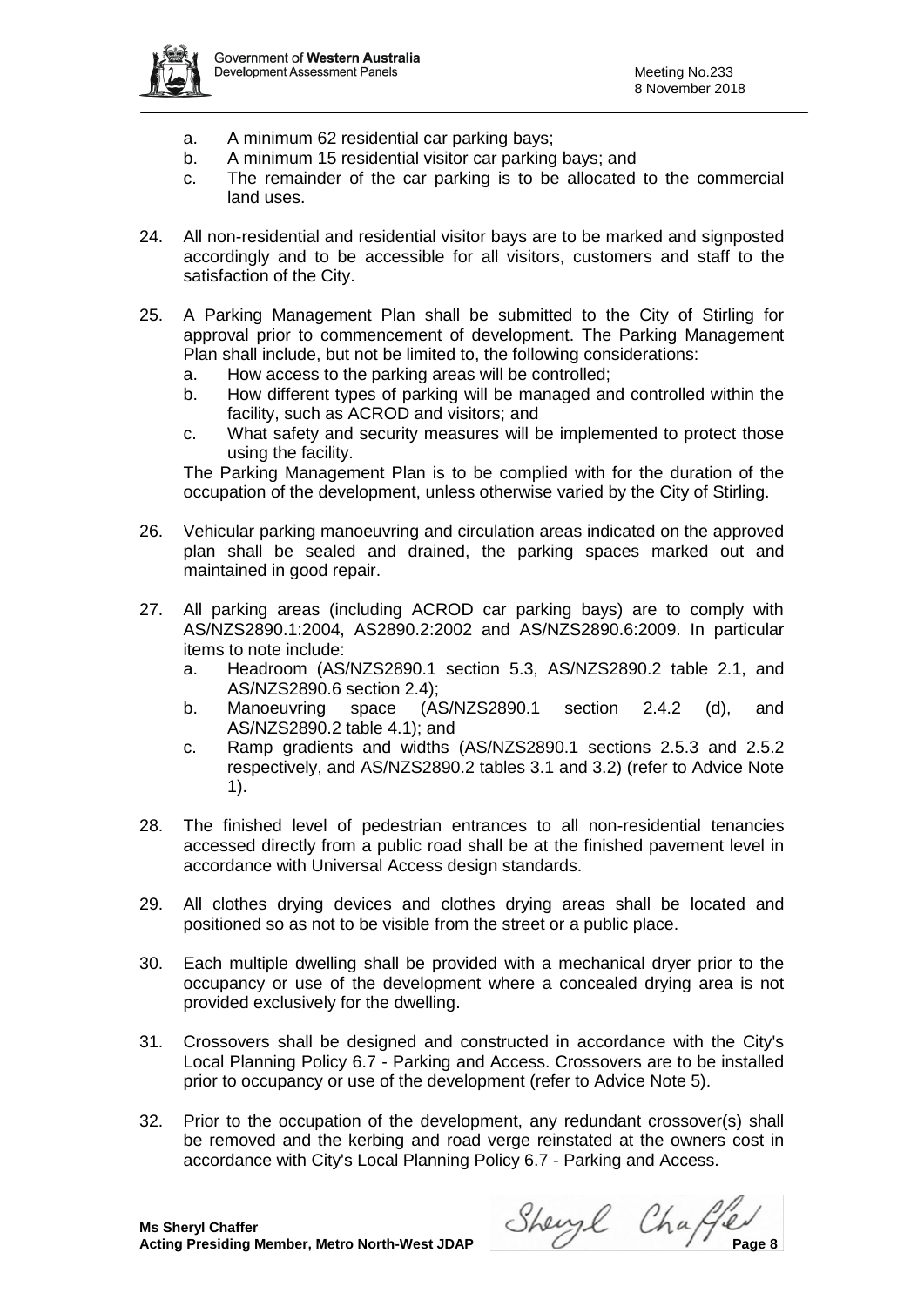

- 33. Prior to occupation of the development, all privacy screening shall be visually impermeable and is to comply in all respects with the requirements of Clause 6.4.1 of the Residential Design Codes (Visual Privacy) deemed-to-comply provisions, and be maintained for the life of the development.
- 34. No walls, letterboxes, fences or other structures above 0.75 metres in height to be constructed within the 1.5 metres of where:
	- a. vehicular access points adjoin the site, or
	- b. driveway meets a public street, or
	- c. two streets intersect, or
	- d. driveway meets a right of way, or

unless further approval of Council is obtained.

- 35. A Site Management Plan to be submitted and approved by the City of Stirling prior to submission of a Building Permit. The Site Management Plan to address dust, noise, waste management, storage of materials, traffic and site safety/security. The Site Management Plan is to be complied with for the duration of the construction of the development.
- 36. No goods or materials being stored, either temporarily or permanently, in the parking or landscape areas or within access driveways. All goods and materials are to be stored within the buildings or storage facilities, where provided.
- 37. Prior to occupancy of the development, all off-street parking to be available onsite during business hours for all customers and staff.
- 38. Architectural lighting of the building and lighting under all awnings, parking areas, service areas, footpaths and entry and exit points to be provided prior to occupation of the development.
- 39. Any outside lighting to comply with Australian Standards AS 4282-1997 for the control of obstructive effects of outdoor lighting and not spill into any adjacent residential premises.
- 40. All air conditioning units, plant and roof equipment and other external fixtures are to be screened from view of a public street.
- 41. All stormwater from all roofed and paved areas shall be collected and contained on site. There shall be no connection to the City's drainage infrastructure without the written approval of the City.
- 42. All ground floor external walls are to be treated with an anti-graffiti coating to reduce the likelihood of and improve ease of graffiti removal.
- 43. Prior to occupation of the development, the external finish of the boundary wall/s shall be to the same standard as the rest of the development, to the satisfaction of the City.
- 44. All external fixtures and building services of the residential development are to comply with deemed-to-comply provisions of Clause 6.4.5 of the Residential Design Codes (External Fixtures, Utilities and Facilities).

**Acting Presiding Member, Metro North-West JDAP** Sherry Change Presiding Member, Metro North-West JDAP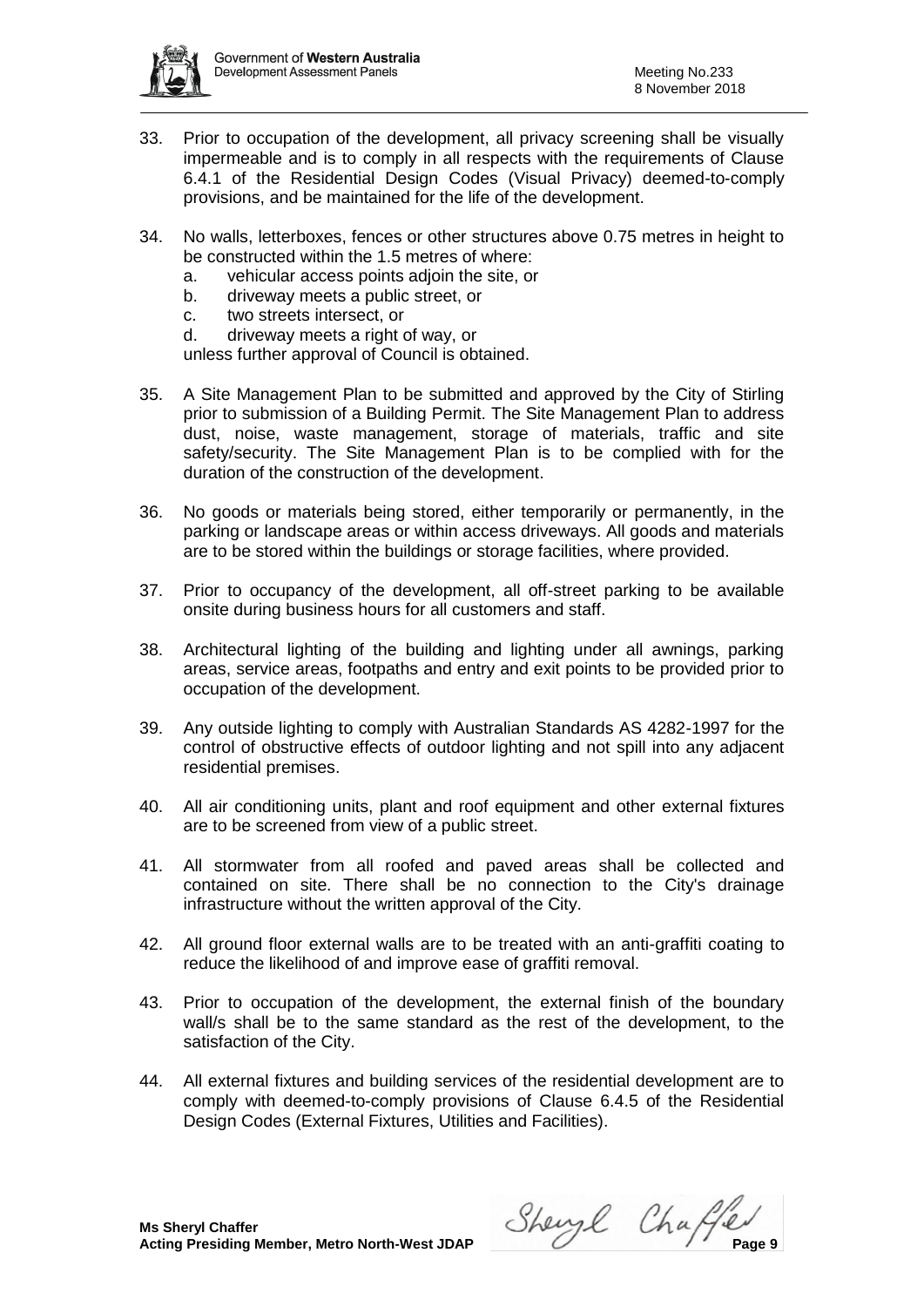

# **Advice Notes**

- 1. Any conditions requiring changes to the built form are to be satisfied prior to the submission of a Building Permit. Where the changes have further planning implications, a DAP Form 2 application for the further determination of the Metro North-West JDAP or the City of Stirling (as relevant) in relation to the amended plans will be required.
- 2. In reference to Condition 1, the applicable Performance Bond for these works shall be:
	- a. ROW Construction \$23,341 (being 2.2m x 76m x \$139.60/sqm); and
	- b. ROW Lighting \$16,264 (being 76m x \$214/m). The installation of lighting in the laneway by the applicant is in lieu of payment of ROW lighting contribution under LPS3.

A Bonding Agreement – Right of Way Construction is to be signed and submitted to the City together with the payment of the performance bond.

- 3. Unless otherwise specified all costs of and incidental to the satisfaction of these conditions must be paid by the owner including, without limitation, the City's legal costs and all registration fees and stamp duty (if any).
- 4. For all proposed works within the road reserve, detailed engineering construction plans are to be submitted and approved by the City of Stirling prior to works commencing on site. All relevant fees and bonds are to be paid by the owner, prior to the commencement of construction, to the satisfaction of the City.
- 5. The proposed crossover configuration is subject to the approval of the City's Verge Control Business Unit. A "Crossover Installation Application" is required to be submitted and approved prior to the commencement of the crossover installation.
- 6. The land or a portion of the land the subject of this approval has been identified as potentially being in an area affected by acid sulphate soils and, as such, it is your responsibility to ensure that all building works comply with WAPC Bulletin 64. For more information contact the Department of Water and Environmental Regulation.
- 7. Potential nuisance from artificial light to be addressed in accordance with Australian Standard AS 4282- 1997. Development to comply in all respects with the Health (Public Building) Regulations 1992.
- 8. Ventilation of underground car park to comply with Australian Standard AS 1668.2.
- 9. Noisy Construction Work outside the period 7:00 am to 7:00pm Monday to Saturday and at any time on Sundays and Public Holidays is not permitted unless an approved Noise Management Plan for the construction site has been issued.
- 10. All street trees adjoining the subject land as shown on the submitted plans are to retained and protected unless otherwise approved by the City. It is the responsibility of the applicant to ensure that the site survey plan is correct as any inaccuracy of the plans will not be considered justification for the removal

**Acting Presiding Member, Metro North-West JDAP** Shery Change 10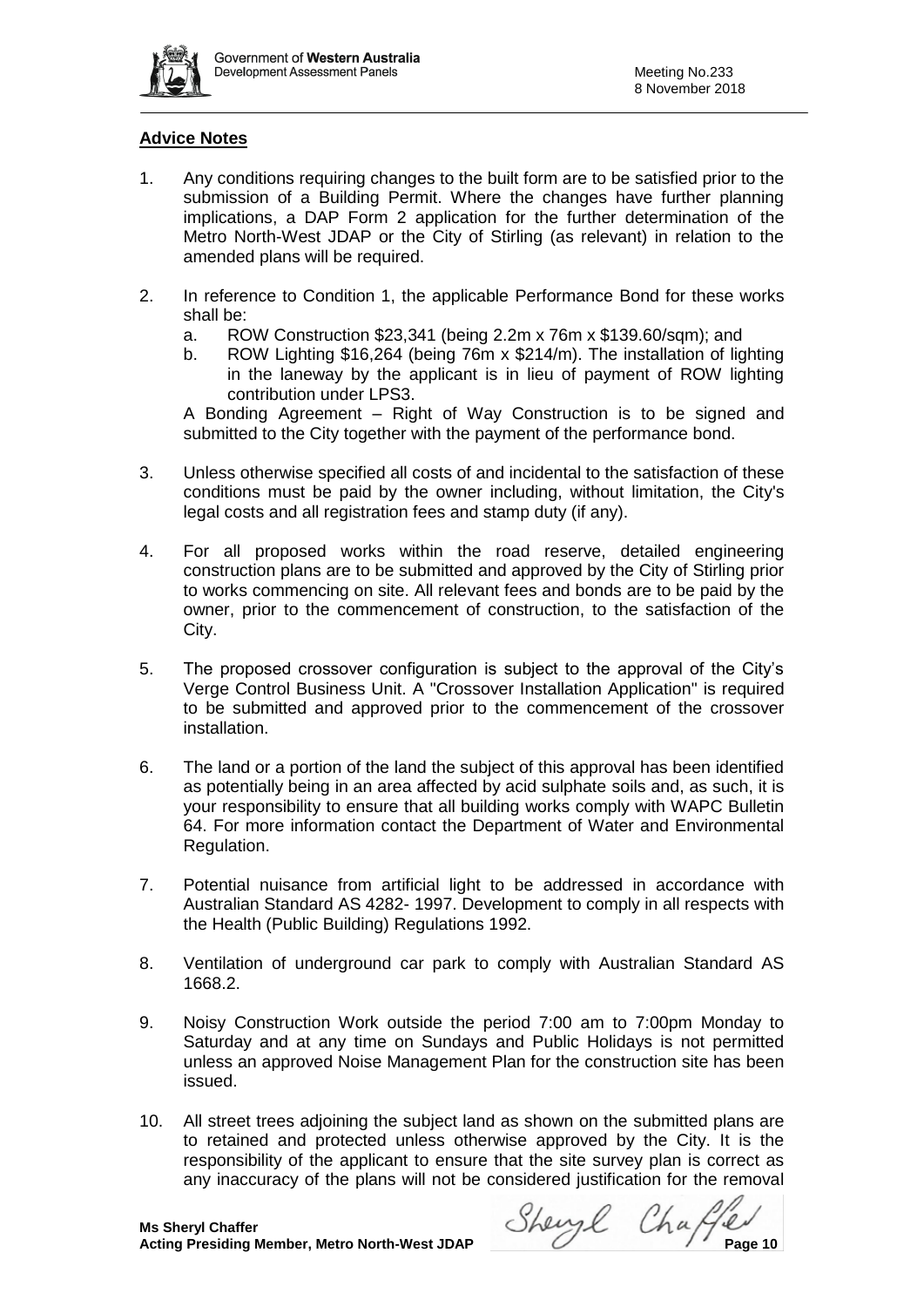

of trees in the event that their positions are incorrectly shown. The removal of street trees without the written approval of the City is an offence.

- 11. In reference to Condition 15, an Advanced Tree is defined in the City's Local Planning Policy 6.11 - Trees and Development as: *means a tree which requires planting in at least a 90 litre container or greater size and which is at least 2 metres in height and at least 2 years of age.*
- 12. As per Condition 7, the associated contribution costs for this development are as follows:
	- i) Helliwell value of the tree: \$11,508.48
	- ii) Tree removal costs: \$380.00
		-
	- iv) Total for the associated works: \$11,888.48
	- v) Contribution payment required: \$10,699.63 (90% of the total including GST).
- 13. The bin enclosures must comply with the City of Stirling's Waste Management Local Law 2010. The bin enclosure must be large enough to fit all waste receptacles for the proposed number of units, taking into consideration the required provision all units. Ensure that receptacles do not cause a nuisance to the occupiers of adjoining units.
- 14. Noise from equipment and location of commercial and residential air conditioning condenser units and exhaust fan systems must comply with Environmental Protection (Noise) Regulations 1997. A further report is required to be submitted and approved by the City of Stirling prior to the issue of a Building Permit demonstrating compliance of all air conditioning, air handling and ventilation systems.
- 15. Delivery and service vehicles are not permitted to enter the site outside of the hours 7:00am to 7:00pm Monday to Saturday and 9:00am to 5:00pm Sundays and public holidays.
- 16. Ensure that all aspects of the City's Local Law relating to the Prevention and Abatement of Dust and Liquid Waste are complied with both during and after demolition.
- 17. In reference to Condition 18, the "acid sulphate soils self-assessment form" can be downloaded from the Western Australian Planning Commission's website at: www.planning.wa.gov.au.

# **AMENDING MOTION 1**

**Moved by:** Mr Peter Keleman **Seconded by:** Ms Kym Petani

That Condition 3 be amended to read as follows:

*Prior to the completion of the development, an additional six (6) on-street car parking bays are to be provided at the applicant's expense along the northern side of Beaufort Street abutting the subject site, in consultation with the Department of Planning, Lands and Heritage and to the satisfaction of the City.*

**REASON:** The condition was amended to make provision for an additional off-street car parking space that could potentially be provided with realignment of the existing

**Acting Presiding Member, Metro North-West JDAP** Shery Change 11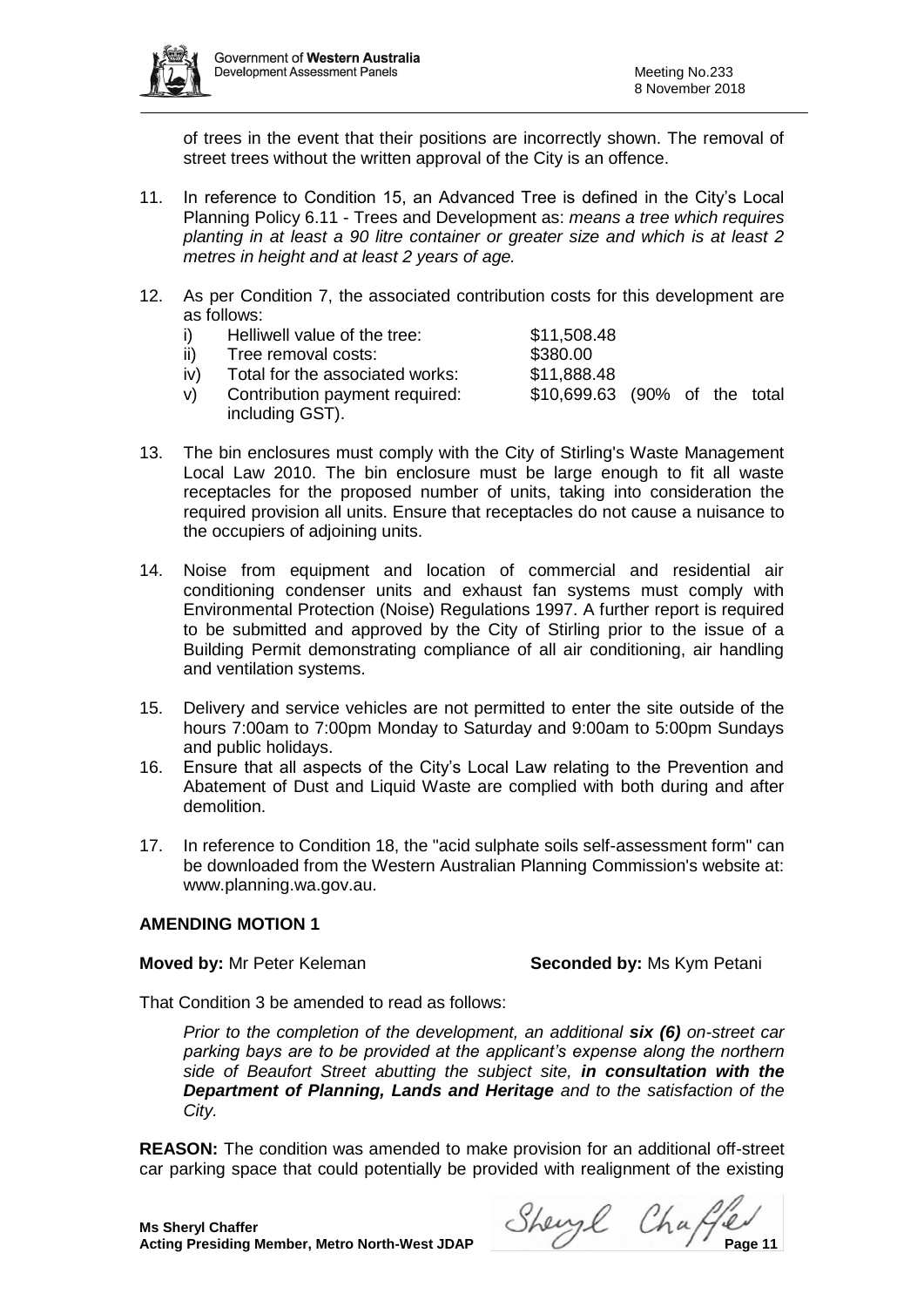

spaces on the street verge of Other Regional Road, Beaufort Street, adjacent to the development.

# **The Amending Motion was put and CARRIED UNANIMOUSLY.**

## **AMENDING MOTION 2**

**Moved by:** Ms Kym Petani **Seconded by:** Ms Sheryl Chaffer

That Condition 5 be amended to read as follows:

*An amended Waste Management Plan shall be submitted to the City of Stirling and approved prior to the submission of a Building Permit. The amended waste management plan is to demonstrate the development facilitating residential and commercial bin pickup via the Service Vehicle Embayment along Normanby Street frontage, to the satisfaction of the City. The waste management plan is to be complied with for the duration of the occupation of the development.* 

**REASON:** The panel members supported rewording of the condition so that the amendments to the Waste Management Plan are consistent with and reflect the submitted revised plans, which provide for residential and commercial waste bin pickup along the Normanby Street frontage rather than via Sturgate Lane.

# **The Amending Motion was put and CARRIED UNANIMOUSLY.**

## **AMENDING MOTION 3**

**Moved by:** Ms Kym Petani **Seconded by:** Ms Sheryl Chaffer

That Condition 6 be deleted and the remaining conditions be renumbered accordingly and new Advice Note 18 be added to read as follows:

*In relation to condition 5 the amended Waste Management Plan provided to the City is to demonstrate the following:*

- *a. Residential and commercial waste pickup is to be by 240L and 360L Mobile Garbage Bins; and*
- *b. Residential and commercial waste collection from a delivery/service vehicle embayment within the verge area on Normanby Road abutting the subject site.*

*The Waste Management Plan is to be complied with for the duration of the development.*

**REASON:** The condition was deemed redundant due to the revised wording of Condition 5. The additional details are advisory and are more appropriate as an advice note.

**The Amending Motion was put and CARRIED UNANIMOUSLY.**

## **AMENDING MOTION 4**

**Moved by:** Mr Peter Keleman **Seconded by:** Ms Sheryl Chaffer

That Condition 8 be deleted and remaining conditions be renumbered accordingly.

**Acting Presiding Member, Metro North-West JDAP** Shery Change Presiding Member, Metro North-West JDAP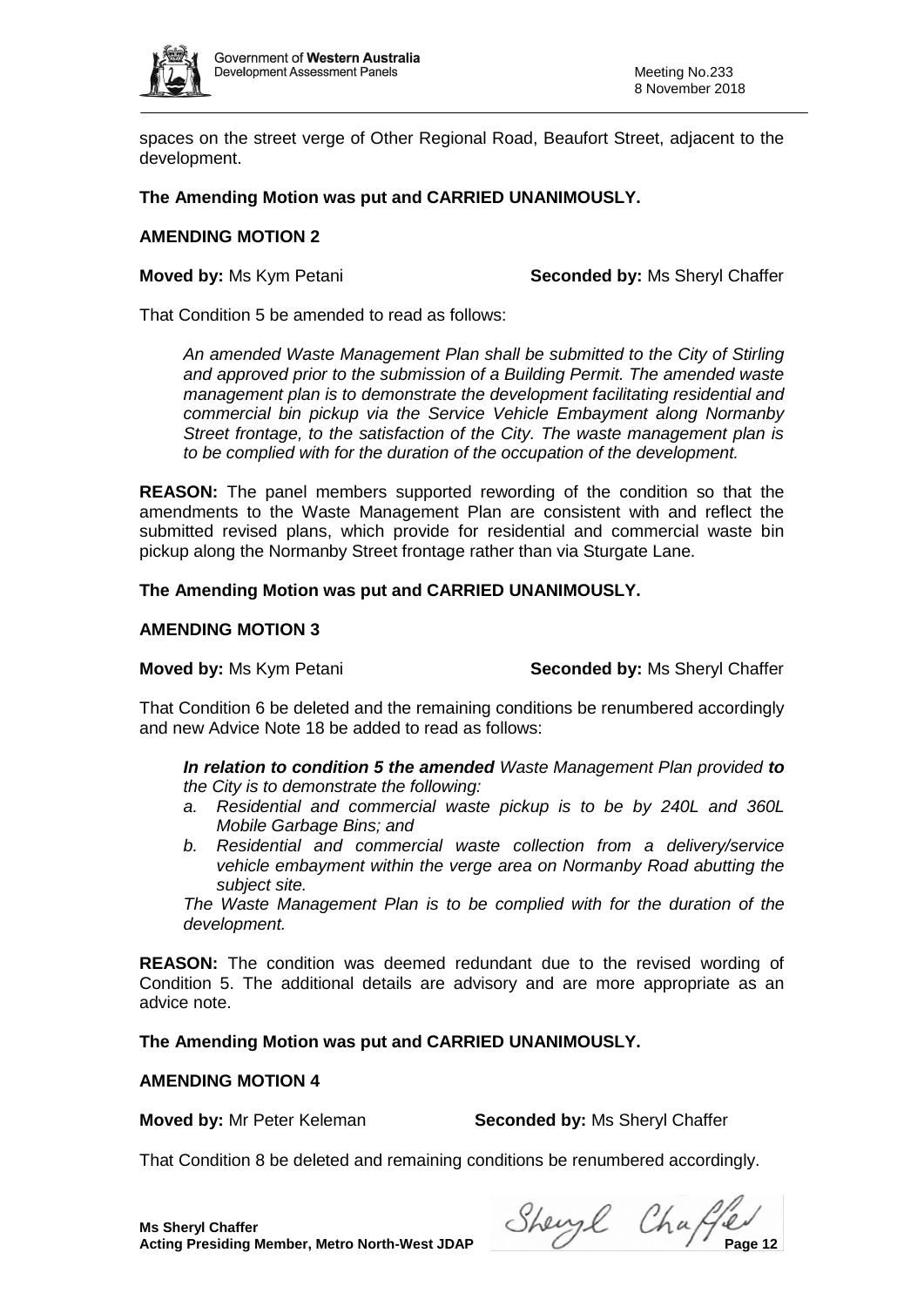

**REASON:** As the development does not propose large commercial delivery vehicles utilising the access ramp to the basement or onsite parking bays the panel members agreed that the condition is unnecessary. (Now Condition 14).

# **The Amending Motion was put and CARRIED UNANIMOUSLY.**

# **AMENDING MOTION 5**

**Moved by: Ms Sheryl Chaffer <b>Seconded by:** Ms Kym Petani

That Condition 23 (now Condition 21) be amended to read as follows:

*Prior to the occupation of the development, the number and allocation of car parking bays is to be provided on-site as follows: a. A minimum 62 residential car parking bays; b. A minimum 12 residential visitor car parking bays; and The remainder of the car parking is to be allocated to the commercial land uses.*

For: Ms Sheryl Chaffer Ms Kym Petani Mr Peter Keleman

Against: Cr Giovanni Italiano Cr David Boothman

**REASON:** The panel members, in majority, supported a reduction in the minimum number of on-site residential visitor parking spaces, taking into account the available space for 3 after hours parking bays within the service bay on Normanby Street adjacent to the development and to facilitate reciprocal use of commercial and residential visitor bays.

# **The Amending Motion was put and CARRIED (3/2).**

# **AMENDING MOTION 6**

That Advice Note 1 be amended to read as follows:

*Any conditions requiring changes to the built form are to be satisfied prior to the submission of a Building Permit, to the satisfaction of the City of Stirling.*

**REASON:** The panel members were satisfied that the procedures to amend plans arising from the conditions of approval are adequately covered in the DAP legislation and regulations.

**The Amending Motion was put and CARRIED UNANIMOUSLY.**

# **ALTERNATE MOTION (AS AMENDED)**

*Administrative changes were made to Advice Notes 11 and 12 to reflect the updated condition numbers.*

That the Metro North-West JDAP resolves to:

**Ms Sheryl Chaffer**

**Acting Presiding Member, Metro North-West JDAP** Sherry Changer Changer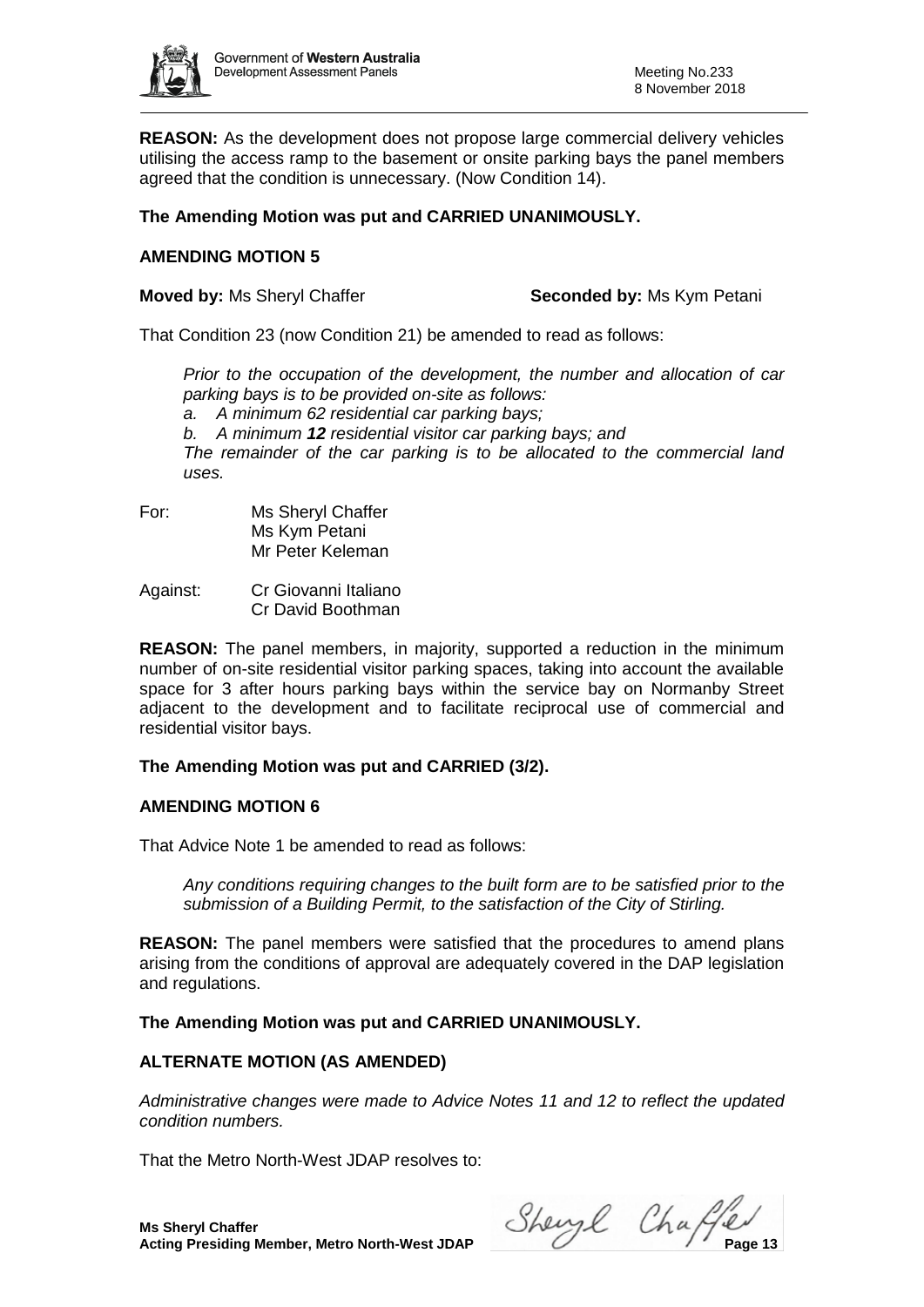

**Approve** DAP Application reference DAP/18/01420 and accompanying plans (Attachment 1) for a Five Storey Mixed Use Development at Lots 6, 5, 4, 3 and 2, House Numbers 939, 941, 943, 945 and 947, Beaufort Street, Inglewood, in accordance with *Schedule 2, Clause 68 (2)* of the *Planning and Development (Local Planning Schemes) Regulations 2015* and the provisions of Clause 10.3 of the City of Stirling's Local Planning Scheme No.3, subject to: Right of Way Design and Construction

- 1. A 2.2 metre wide road widening area is to be ceded to the Crown on the northwest side of the lot along Sturgate Lane prior to the occupation of the development. The applicant/owner shall construct the 2.2 metre widening area in order to extend the width of the Sturgate Lane carriageway, including extension of the carriageway widening to the Normanby Road intersection, and install lighting in the laneway to the City's specification and satisfaction at the applicant/owner's costs (refer Advice Note 2).
- 2. A 2.0 metre by 2.0 metre corner truncation (after allowing for the widening) at the intersection of Normanby Road and Sturgate Lane shall be ceded to the crown free of cost to the City prior to the occupation of the development.

# Road Design and Construction

- 3. Prior to the completion of the development, an additional six (6) on-street car parking bays are to be provided at the applicant's expense along the northern side of Beaufort Street abutting the subject site, in consultation with the Department of Planning, Lands and Heritage and to the satisfaction of the City.
- 4. Prior to the occupation of the development, a delivery/service vehicle embayment is to be constructed within the verge area on Normanby Road abutting the subject site at the owner's expense, to the satisfaction of City of Stirling.
- 5. An amended Waste Management Plan shall be submitted to the City of Stirling and approved prior to the submission of a Building Permit. The amended waste management plan is to demonstrate the development facilitating residential and commercial bin pickup via the Service Vehicle Embayment along Normanby Street frontage, to the satisfaction of the City. The waste management plan is to be complied with for the duration of the occupation of the development.
- 6. The removal of the street tree within the Normanby Road verge area to accommodate the delivery/service vehicle embayment will be undertaken by the City upon payment of the associated contribution costs as outlined in the City's Street and Reserve Tree Policy. The associated costs are to be paid by the owner/applicant prior to commencement of development and are a 90% contribution of the total as outlined in Advice Note 12.
- 7. The Normanby Road verge shall be upgraded to match the Beaufort Street paving styles, to the satisfaction of the City of Stirling.
- 8. No doors are permitted to open out into the road reserve.
- 9. All awnings must provide a minimum 1.0m clearance from the existing face of the kerb.

**Acting Presiding Member, Metro North-West JDAP** Sherry Change 1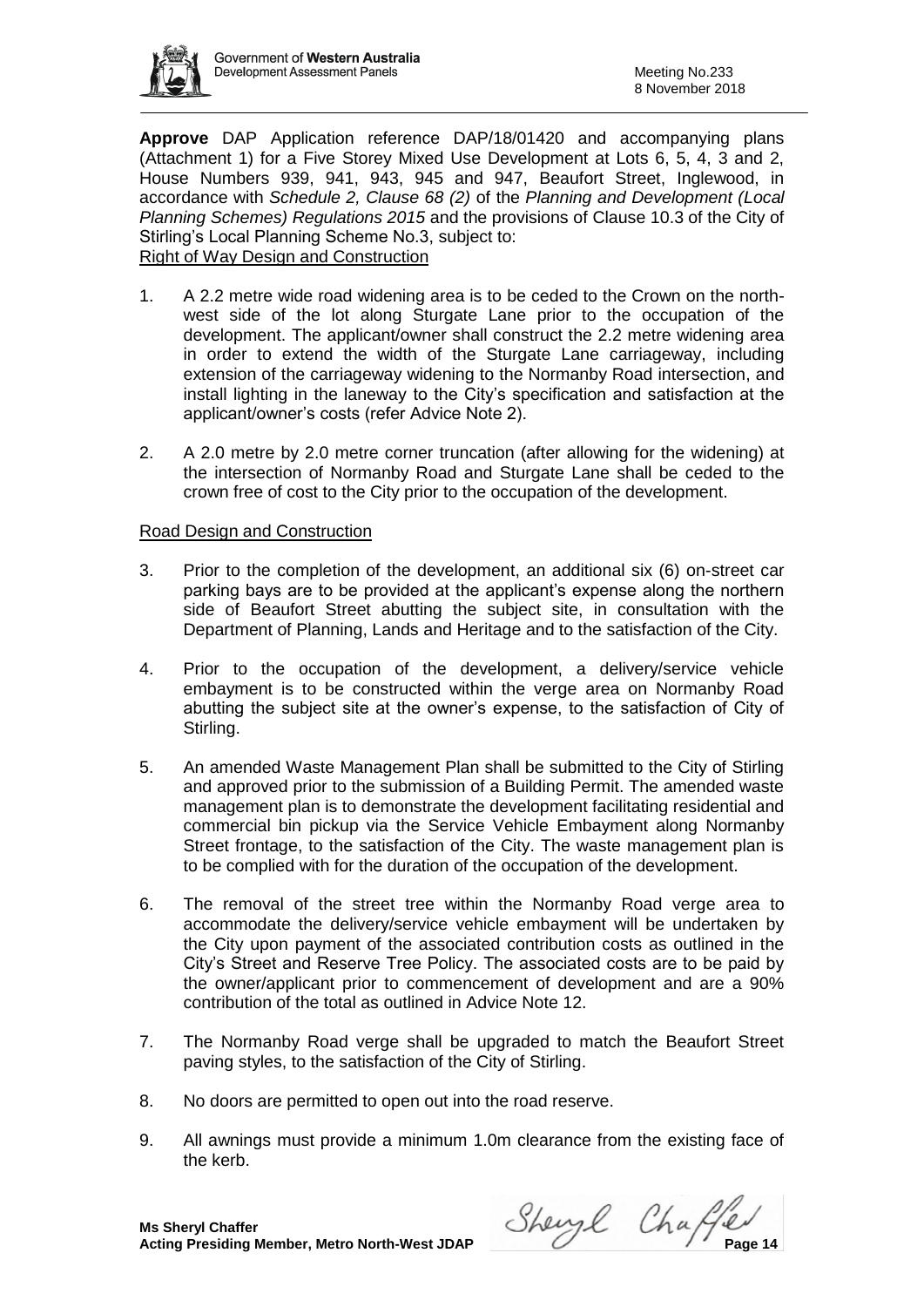

# General

- 10. Lots 2, 3, 4, 5 and 6, House Numbers 947, 945, 943, 941 and 939 Beaufort Street, Inglewood shall be amalgamated into a single lot on a Certificate of Title. Amalgamation must occur prior to practical completion of the development.
- 11. The colours, materials and finishes of the development shall be in accordance with the approved schedule of finishes which forms part of this approval.
- 12. A practising structural engineer with heritage experience is required to submit floor plans and elevations with specification and detail, to the City with the Partial Demolition Permit prior to the submission of a Building Permit, to demonstrate how the structural integrity of the existing structure is to be maintained during building and demolition works. The details are to include but are not limited to a methodology statement of work sequence, details of proposed connection to the new work, detail of any support of existing floor, walls and roof structures required, and details of any foundation support required.
- 13. An amended Landscaping Plan shall be submitted to the City of Stirling and approved in writing prior to the submission of a Building Permit. The landscaping plan shall demonstrate compliance with the provisions of the City's Local Planning Policy 6.6 -Landscaping and Local Planning Policy 6.11 - Trees & Development, with respect to Advanced Trees on site, landscaping provision for commercial developments and reticulation.
- 14. Amended plans are to be provided prior to the submission of a Building Permit application, to the satisfaction of the City of Stirling (refer to Advice Note 1), to address the following:
	- a. Aisle and ramp widths in compliance with AS/NZS 2890.1 section 2.5.2 and AS 2890.2 Table 3.1;
	- b. Swept paths of service vehicles in compliance with AS 2890.2; and
	- c. Swept paths of vehicles in compliance with AS/NZS 2890.1 are required around the stair well to the rear of residential Unit 9.
- 15. The submission of an Acoustic Report from a qualified acoustic (noise) consultant is required to the satisfaction of the City, prior to the submission of a Building Permit. All noise attenuation measures, identified by the report are to be incorporated into the building design and implemented prior to occupancy of the development.
- 16. An acid sulphate soils self-assessment form and, if required as a result of the self-assessment, an acid sulphate soils report and an acid sulphate soils management plan shall be submitted to and approved by the Department of Water and Environment Regulation before any ground disturbing development or development are commenced. Where an acid sulphate soils management plan is required to be submitted, all works shall be carried out in accordance with an approved management plan.
- 17. All bedrooms are to meet the requirements set out within State Planning Policy 5.4: 'Road and Rail Transport Noise and Freight Considerations in Land Use Planning' and associated Guidelines for residential development (35db day time and 30db night time levels).

**Acting Presiding Member, Metro North-West JDAP** Sherry Change 15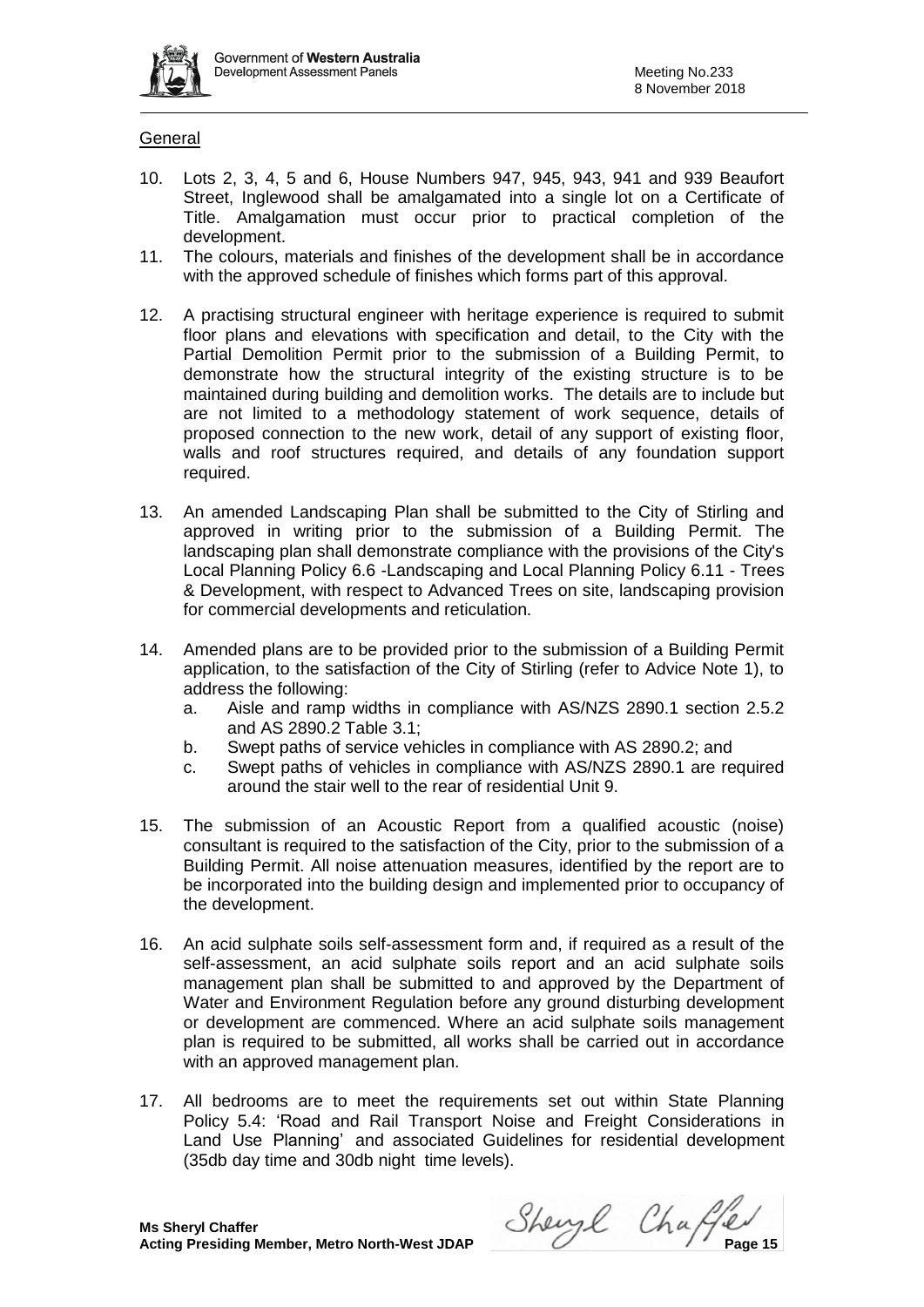

- 18. A minimum of three (3) bicycle parking bays allocated for customers of the commercial tenancies shall be provided on site prior to the occupation of the development. The design and construction of the bicycle bays shall be in accordance with Australian Standards AS 2890.3:2015.
- 19. The Gymnasium and Meeting Room components of the development are for the exclusive use of residents of the building only, unless the further approval of the City is obtained.
- 20. Prior to the commencement of development, a land use tenancy plan for all permitted land uses as specified under Local Planning Scheme No.3, is to be provided to the satisfaction of the City of Stirling. The plan shall specify the land use and any other relevant details for each commercial tenancy using the land uses defined under Local Planning Scheme No.3.
- 21. Prior to the occupation of the development, the number and allocation of car parking bays is to be provided on-site as follows:
	- a. A minimum 62 residential car parking bays;
	- b. A minimum 12 residential visitor car parking bays; and

The remainder of the car parking is to be allocated to the commercial land uses.

- 22. All non-residential and residential visitor bays are to be marked and signposted accordingly and to be accessible for all visitors, customers and staff to the satisfaction of the City.
- 23. A Parking Management Plan shall be submitted to the City of Stirling for approval prior to commencement of development. The Parking Management Plan shall include, but not be limited to, the following considerations:
	- a. How access to the parking areas will be controlled;
	- b. How different types of parking will be managed and controlled within the facility, such as ACROD and visitors; and
	- c. What safety and security measures will be implemented to protect those using the facility.

The Parking Management Plan is to be complied with for the duration of the occupation of the development, unless otherwise varied by the City of Stirling.

- 24. Vehicular parking manoeuvring and circulation areas indicated on the approved plan shall be sealed and drained, the parking spaces marked out and maintained in good repair.
- 25. All parking areas (including ACROD car parking bays) are to comply with AS/NZS2890.1:2004, AS2890.2:2002 and AS/NZS2890.6:2009. In particular items to note include:
	- a. Headroom (AS/NZS2890.1 section 5.3, AS/NZS2890.2 table 2.1, and AS/NZS2890.6 section 2.4);
	- b. Manoeuvring space (AS/NZS2890.1 section 2.4.2 (d), and AS/NZS2890.2 table 4.1); and
	- c. Ramp gradients and widths (AS/NZS2890.1 sections 2.5.3 and 2.5.2 respectively, and AS/NZS2890.2 tables 3.1 and 3.2) (refer to Advice Note 1).

**Acting Presiding Member, Metro North-West JDAP** Sherry Channel Changer Presiding Member, Metro North-West JDAP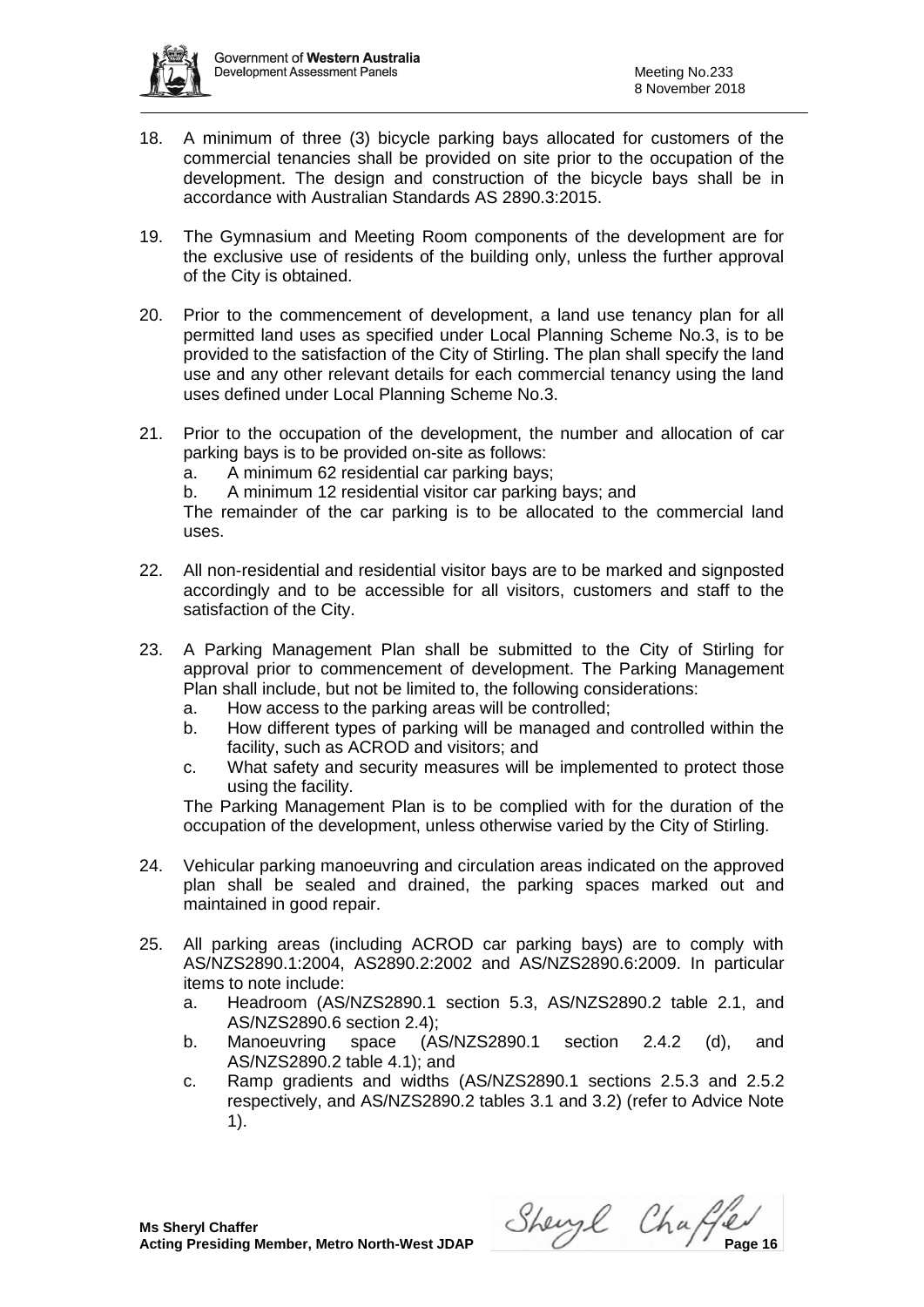

- 26. The finished level of pedestrian entrances to all non-residential tenancies accessed directly from a public road shall be at the finished pavement level in accordance with Universal Access design standards.
- 27. All clothes drying devices and clothes drying areas shall be located and positioned so as not to be visible from the street or a public place.
- 28. Each multiple dwelling shall be provided with a mechanical dryer prior to the occupancy or use of the development where a concealed drying area is not provided exclusively for the dwelling.
- 29. Crossovers shall be designed and constructed in accordance with the City's Local Planning Policy 6.7 - Parking and Access. Crossovers are to be installed prior to occupancy or use of the development (refer to Advice Note 5).
- 30. Prior to the occupation of the development, any redundant crossover(s) shall be removed and the kerbing and road verge reinstated at the owners cost in accordance with City's Local Planning Policy 6.7 - Parking and Access.
- 31. Prior to occupation of the development, all privacy screening shall be visually impermeable and is to comply in all respects with the requirements of Clause 6.4.1 of the Residential Design Codes (Visual Privacy) deemed-to-comply provisions, and be maintained for the life of the development.
- 32. No walls, letterboxes, fences or other structures above 0.75 metres in height to be constructed within the 1.5 metres of where:
	- a. vehicular access points adjoin the site, or
	- b. driveway meets a public street, or
	- c. two streets intersect, or
	- d. driveway meets a right of way, or

unless further approval of Council is obtained.

- 33. A Site Management Plan to be submitted and approved by the City of Stirling prior to submission of a Building Permit. The Site Management Plan to address dust, noise, waste management, storage of materials, traffic and site safety/security. The Site Management Plan is to be complied with for the duration of the construction of the development.
- 34. No goods or materials being stored, either temporarily or permanently, in the parking or landscape areas or within access driveways. All goods and materials are to be stored within the buildings or storage facilities, where provided.
- 35. Prior to occupancy of the development, all off-street parking to be available onsite during business hours for all customers and staff.
- 36. Architectural lighting of the building and lighting under all awnings, parking areas, service areas, footpaths and entry and exit points to be provided prior to occupation of the development.
- 37. Any outside lighting to comply with Australian Standards AS 4282-1997 for the control of obstructive effects of outdoor lighting and not spill into any adjacent residential premises.

**Acting Presiding Member, Metro North-West JDAP** Sherry Channel Channel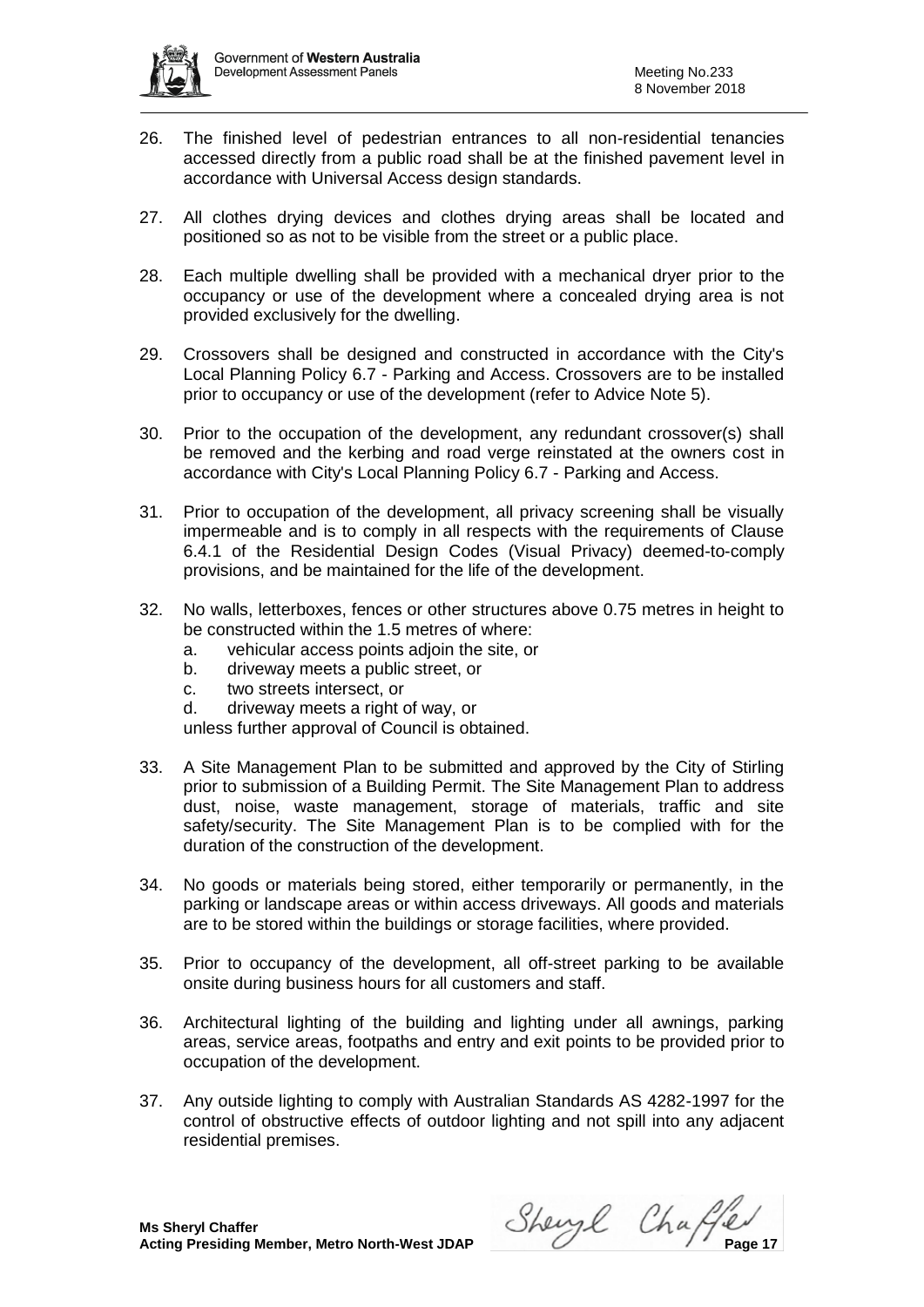

- 38. All air conditioning units, plant and roof equipment and other external fixtures are to be screened from view of a public street.
- 39. All stormwater from all roofed and paved areas shall be collected and contained on site. There shall be no connection to the City's drainage infrastructure without the written approval of the City.
- 40. All ground floor external walls are to be treated with an anti-graffiti coating to reduce the likelihood of and improve ease of graffiti removal.
- 41. Prior to occupation of the development, the external finish of the boundary wall/s shall be to the same standard as the rest of the development, to the satisfaction of the City.
- 42. All external fixtures and building services of the residential development are to comply with deemed-to-comply provisions of Clause 6.4.5 of the Residential Design Codes (External Fixtures, Utilities and Facilities).

# **Advice Notes**

- 1. Any conditions requiring changes to the built form are to be satisfied prior to the submission of a Building Permit, to the satisfaction of the City of Stirling.
- 2. In reference to Condition 1, the applicable Performance Bond for these works shall be:
	- a. ROW Construction \$23,341 (being 2.2m x 76m x \$139.60/sqm); and
	- b. ROW Lighting \$16,264 (being 76m x \$214/m). The installation of lighting in the laneway by the applicant is in lieu of payment of ROW lighting contribution under LPS3.

A Bonding Agreement – Right of Way Construction is to be signed and submitted to the City together with the payment of the performance bond.

- 3. Unless otherwise specified all costs of and incidental to the satisfaction of these conditions must be paid by the owner including, without limitation, the City's legal costs and all registration fees and stamp duty (if any).
- 4. For all proposed works within the road reserve, detailed engineering construction plans are to be submitted and approved by the City of Stirling prior to works commencing on site. All relevant fees and bonds are to be paid by the owner, prior to the commencement of construction, to the satisfaction of the City.
- 5. The proposed crossover configuration is subject to the approval of the City's Verge Control Business Unit. A "Crossover Installation Application" is required to be submitted and approved prior to the commencement of the crossover installation.
- 6. The land or a portion of the land the subject of this approval has been identified as potentially being in an area affected by acid sulphate soils and, as such, it is your responsibility to ensure that all building works comply with WAPC Bulletin 64. For more information contact the Department of Water and Environmental Regulation.

**Acting Presiding Member, Metro North-West JDAP** Sherry Change Changer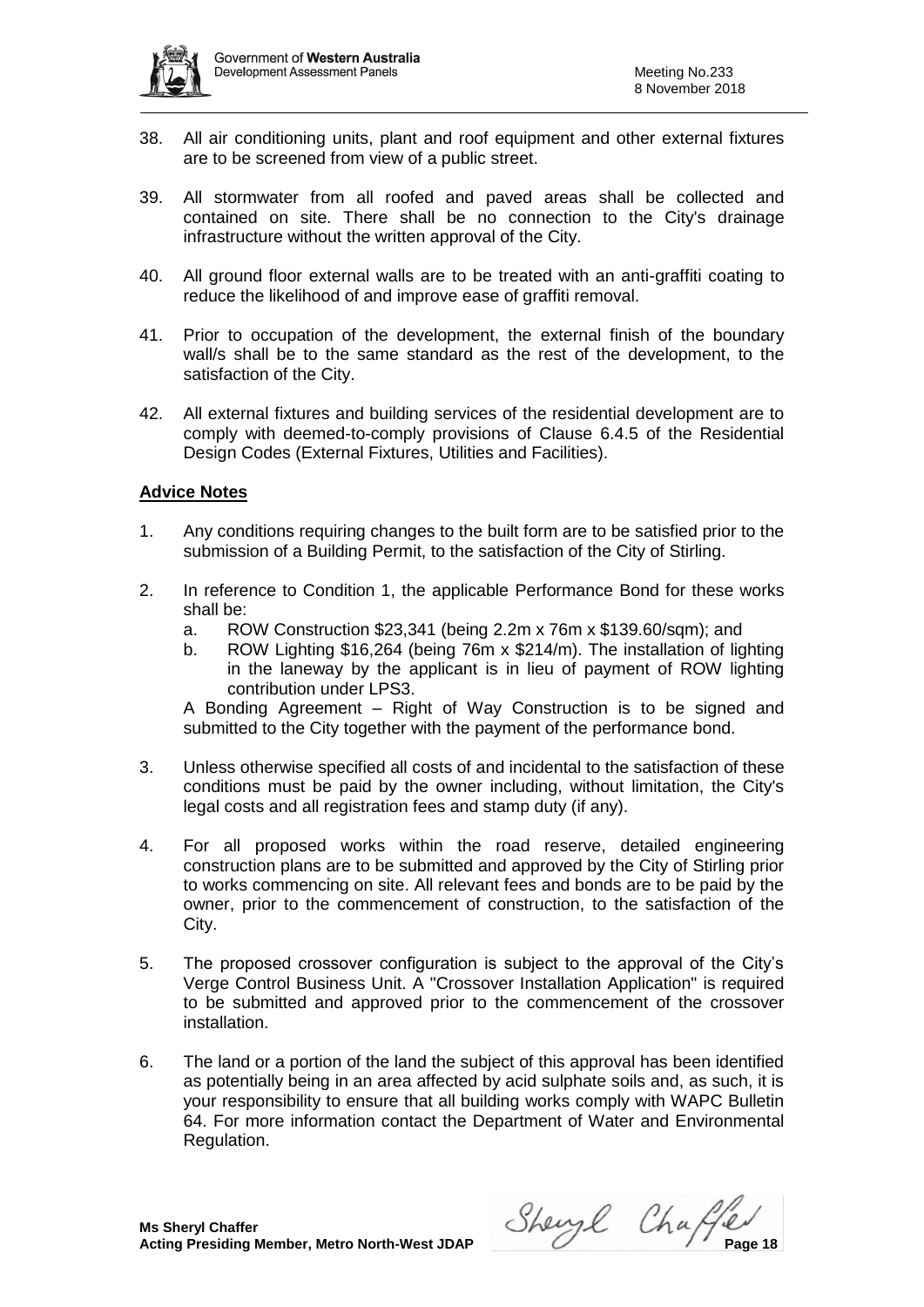

- 7. Potential nuisance from artificial light to be addressed in accordance with Australian Standard AS 4282- 1997. Development to comply in all respects with the Health (Public Building) Regulations 1992.
- 8. Ventilation of underground car park to comply with Australian Standard AS 1668.2.
- 9. Noisy Construction Work outside the period 7:00 am to 7:00pm Monday to Saturday and at any time on Sundays and Public Holidays is not permitted unless an approved Noise Management Plan for the construction site has been issued.
- 10. All street trees adjoining the subject land as shown on the submitted plans are to retained and protected unless otherwise approved by the City. It is the responsibility of the applicant to ensure that the site survey plan is correct as any inaccuracy of the plans will not be considered justification for the removal of trees in the event that their positions are incorrectly shown. The removal of street trees without the written approval of the City is an offence.
- 11. In reference to Condition 13, an Advanced Tree is defined in the City's Local Planning Policy 6.11 - Trees and Development as: *means a tree which requires planting in at least a 90 litre container or greater size and which is at least 2 metres in height and at least 2 years of age.*
- 12. As per Condition 6, the associated contribution costs for this development are as follows:

| i)  | Helliwell value of the tree:    | \$11,508.48                   |  |  |
|-----|---------------------------------|-------------------------------|--|--|
| ii) | Tree removal costs:             | \$380.00                      |  |  |
| iv) | Total for the associated works: | \$11,888.48                   |  |  |
| V   | Contribution payment required:  | \$10,699.63 (90% of the total |  |  |
|     | including GST).                 |                               |  |  |

- 13. The bin enclosures must comply with the City of Stirling's Waste Management Local Law 2010. The bin enclosure must be large enough to fit all waste receptacles for the proposed number of units, taking into consideration the required provision all units. Ensure that receptacles do not cause a nuisance to the occupiers of adjoining units.
- 14. Noise from equipment and location of commercial and residential air conditioning condenser units and exhaust fan systems must comply with Environmental Protection (Noise) Regulations 1997. A further report is required to be submitted and approved by the City of Stirling prior to the issue of a Building Permit demonstrating compliance of all air conditioning, air handling and ventilation systems.
- 15. Delivery and service vehicles are not permitted to enter the site outside of the hours 7:00am to 7:00pm Monday to Saturday and 9:00am to 5:00pm Sundays and public holidays.
- 16. Ensure that all aspects of the City's Local Law relating to the Prevention and Abatement of Dust and Liquid Waste are complied with both during and after demolition.

**Acting Presiding Member, Metro North-West JDAP** Sherry Change 19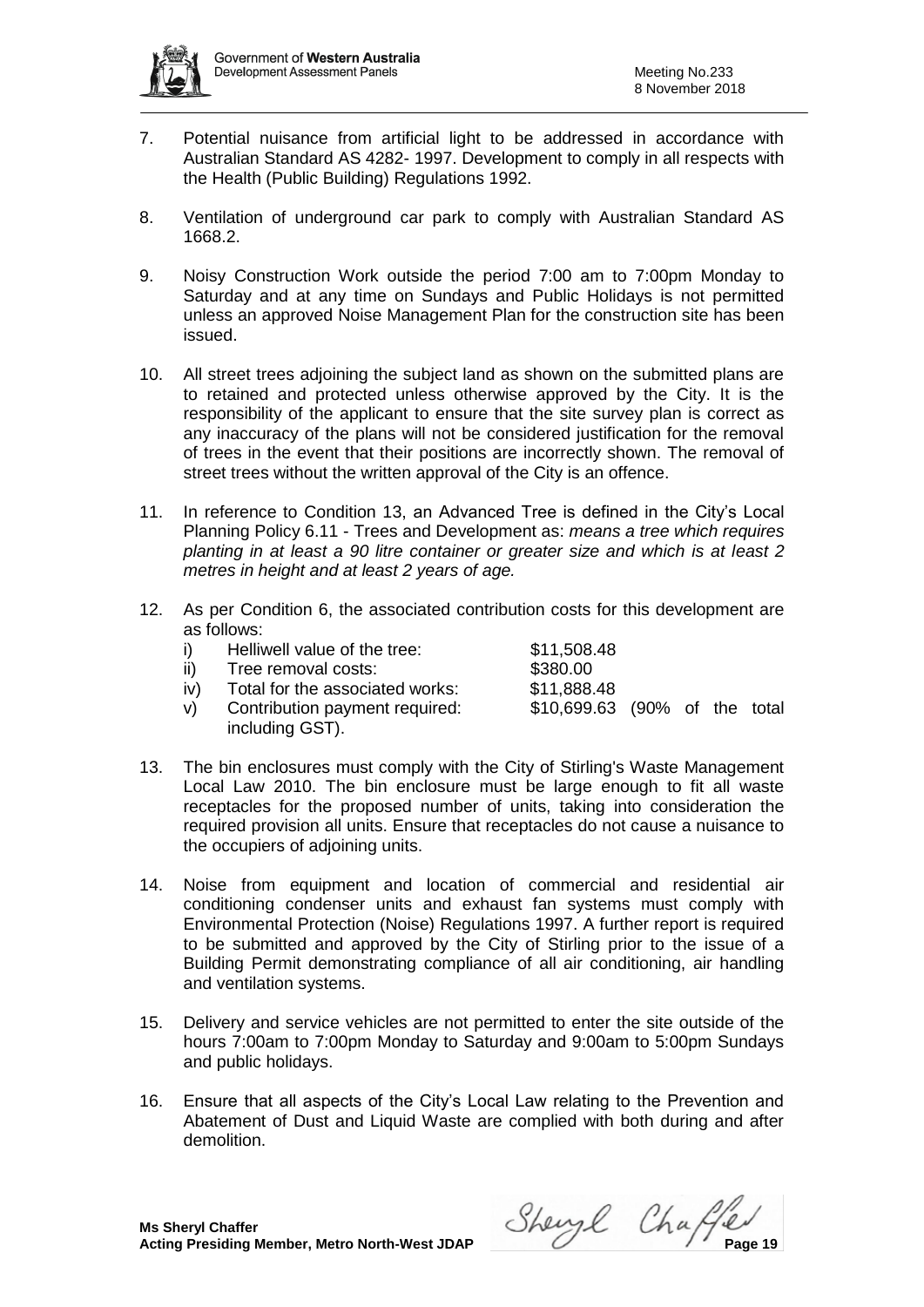

- 17. In reference to Condition 16, the "acid sulphate soils self-assessment form" can be downloaded from the Western Australian Planning Commission's website at: [www.planning.wa.gov.au.](http://www.planning.wa.gov.au/)
- 18. In relation to condition 5 the amended Waste Management Plan is to be provided to the city to demonstrate the following:
	- a. Residential and commercial waste pickup is to be by 240L and 360L Mobile Garbage Bins; and
	- b. Residential and commercial waste collection from a delivery/service vehicle embayment within the verge area on Normanby Road abutting the subject site.

The Waste Management Plan is to be complied with for the duration of the development*.*

**REASON:** The panel members, in majority, did not support the report recommendation reasons for refusal for the following reasons:

- The applicant submitted details of the land use allocation prior to the JDAP determination and approval is conditional upon submission of a detailed land use tenancy plan;
- The revised drawings demonstrate that the design of the development, is sensitive to the heritage and local planning objectives of the LPP character retention guidelines, resulting in built form with variable setbacks on ground and upper levels, facades that are well articulated, appropriately detailed and building scale that is not out of context with the mix of low and medium rise development in the surrounding Inglewood streetscape and locality;
- Approval of the building height and scale is consistent with the discretionary variations provided by the local planning scheme and policies as the development does not cause overshadowing of residential properties, the height and built form provides a focal point at the corner of Beaufort Street and Normanby Road, there is adequate setback and building separation to avoid bulk and overlooking of adjacent properties;
- Car parking provision is adequate, taking into account the number of on site and adjacent off-site kerbside parking, reciprocal use of non-residential spaces and proximity to public transport;
- Variable setbacks, widening of Sturgate Lane and landscape treatment improve the streetscape and amenity of the right of way, consistent with the local planning policy; and
- The aims and objectives of the current and the known future planning framework are not compromised, the mixed-use development contributes to the activation of Beaufort Street and other, more minor issues, can be resolved via specific conditions of approval.

# **The Alternate Motion (as amended) was put and CARRIED UNANIMOUSLY.**

*Cr Christine Hamilton-Prime and Cr Sophie Dwyer left the panel at 9:49am. Cr Giovanni Italiano and Cr David Boothman re-joined the panel at 9:49am.*

**Acting Presiding Member, Metro North-West JDAP** Sherry Change 2014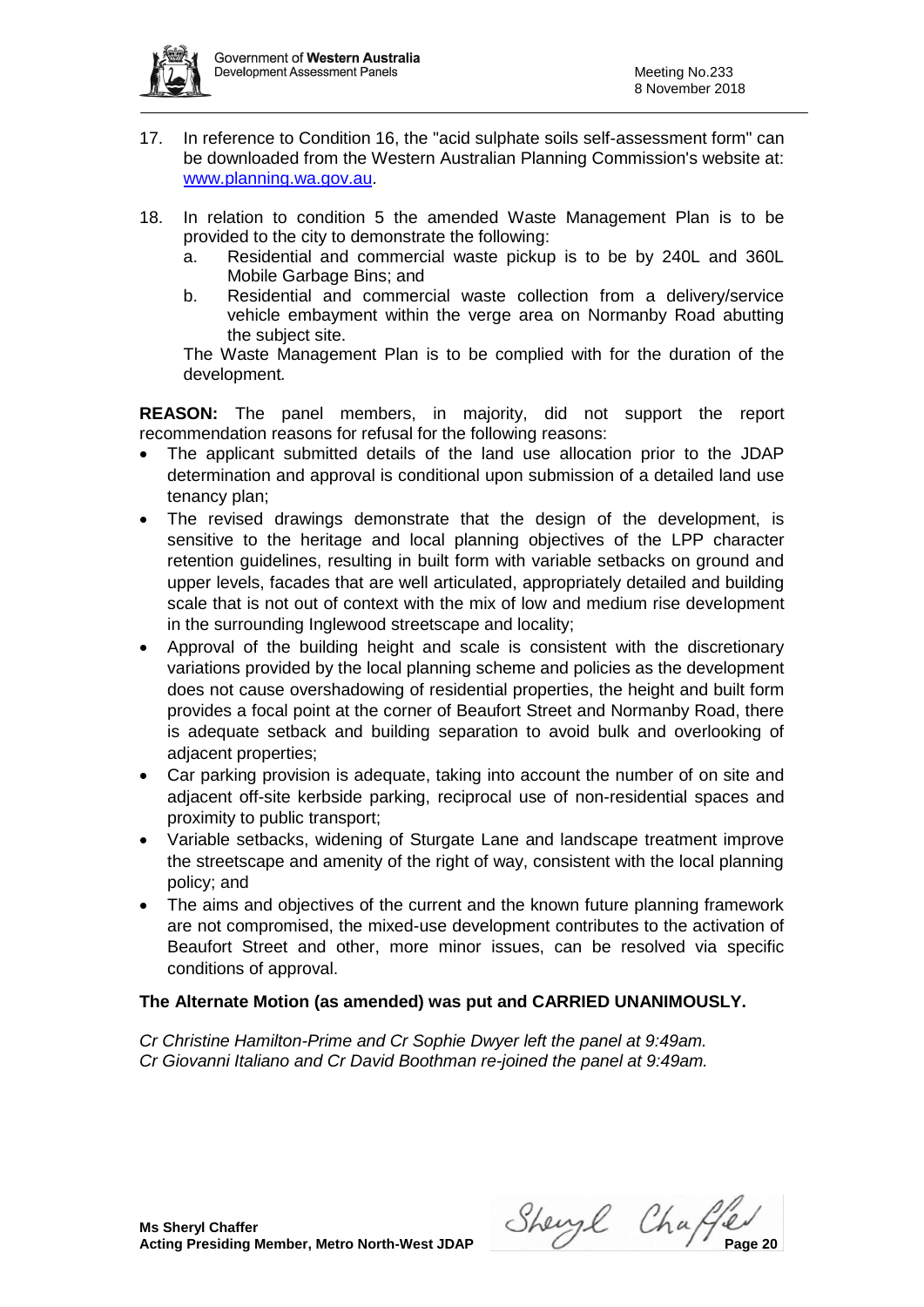

# **9. Form 2 – Responsible Authority Reports – Amending or cancelling DAP development approval**

| 9.1 | <b>Property Location:</b><br><b>Development Description:</b> | Lot 28 (46) - Strata Lot 1 Angove Drive, Hillarys<br>Amendment to Development Approval - Mixed<br>Use Development |
|-----|--------------------------------------------------------------|-------------------------------------------------------------------------------------------------------------------|
|     | <b>Proposed Amendments:</b>                                  | Amendment of Condition 5, Construction of<br>Landscaping Structures and Proposed Signage                          |
|     | Applicant:                                                   | CF Town Planning & Development                                                                                    |
|     | Owner:                                                       | <b>Clive Road Holdings Pty Ltd</b>                                                                                |
|     | Responsible Authority:<br>DAP File No:                       | City of Joondalup<br>DAP/15/00754                                                                                 |
|     |                                                              |                                                                                                                   |

# **REPORT RECOMMENDATION**

**Moved by:** Cr Sophie Dwyer **Seconded by:** Cr Christine Hamilton-Prime

That the Metro North-West JDAP resolves to:

- 1. **Accept** that the DAP Application reference DAP/15/00754 as detailed on the DAP Form 2 dated 10 September 2018 is appropriate for consideration in accordance with regulation 17 of the *Planning and Development (Development Assessment Panels) Regulations 2011*;
- 2. **Approve** the DAP Application reference DAP/15/00754 as detailed on the DAP Form 2 dated 10 September 2018 and development plans contained in Attachment 2 in accordance with Clause 68 of the *Planning and Development (Local Planning Schemes) Regulations 2015* and the provisions of subclause 68(2), 73(b) and 77(4)(b) of *Planning and Development (Local Planning Schemes) Regulations 2015*, for the proposed additions and modifications to the approved three storey mixed use development at Lot 28 (46) Angove Drive, Hillarys, subject to:

# **Amended Conditions of JDAP decision dated 24 October 2016**

5. The maximum number of patrons within the tenancy 1 café dining area shall be 75 at any given time to the satisfaction of the City.

# **Additional Conditions**

- 1. The relocation of planter boxes within the verge area does not form part of this approval.
- 2. All signage shall be contained within the property boundaries.
- 3. The signage is to be established and thereafter maintained to a high standard to the satisfaction of the City.
- 4. The signs must not include fluorescent, reflective or retro reflective colours.
- 5. The signage is to be located to the north of the vehicle entry and setback a minimum 1.5 metres from the front lot boundary and access way.

**Acting Presiding Member, Metro North-West JDAP** Sherry Change 21